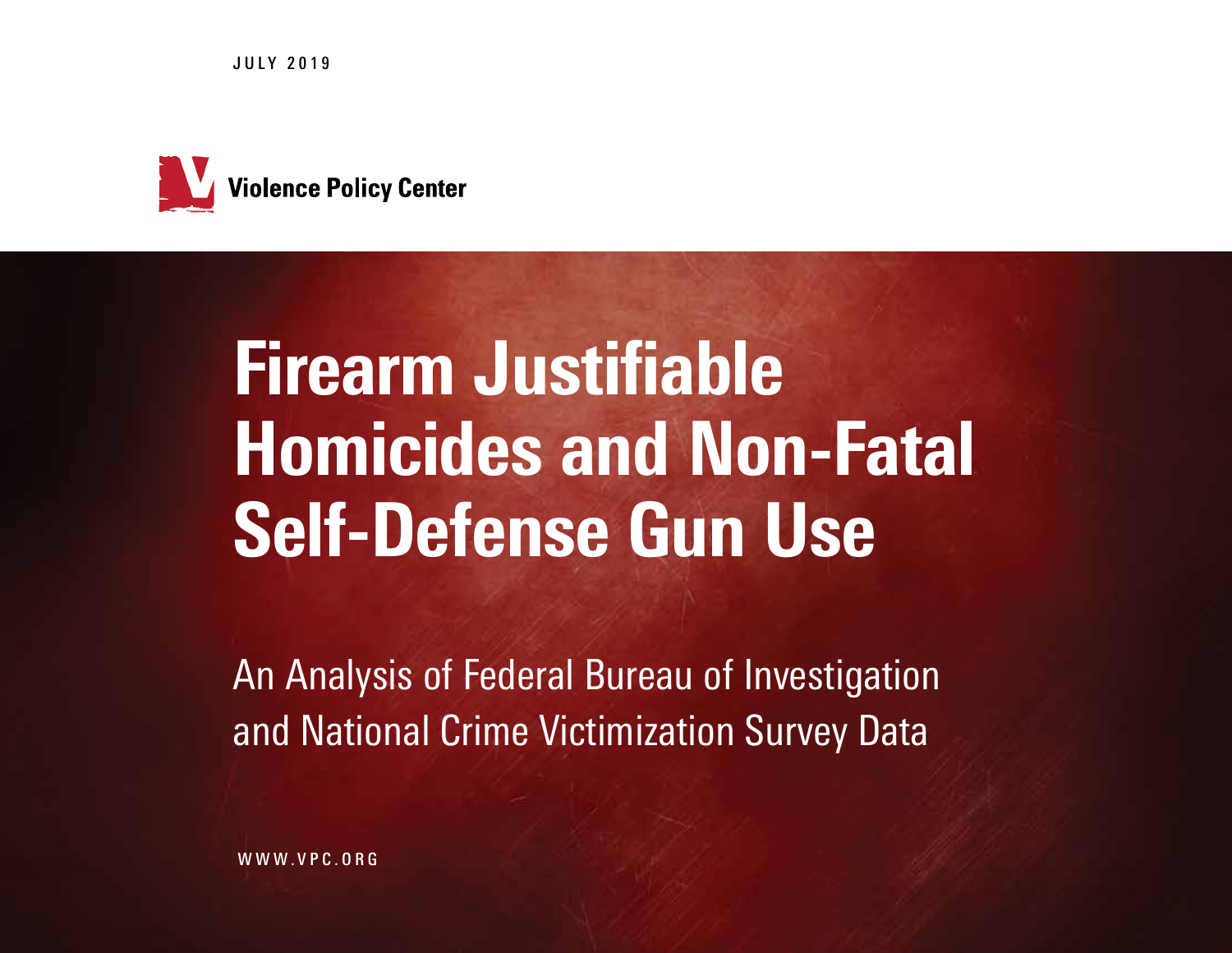#### COPYRIGHT AND ACKNOWLEDGMENTS

Copyright © July 2019 Violence Policy Center

The Violence Policy Center (VPC) is a national nonprofit educational organization that conducts research and public education on violence in America and provides information and analysis to policymakers, journalists, advocates, and the general public.

For a complete list of VPC publications with document links, please visit http://www.vpc.org/publications/.

To learn more about the Violence Policy Center, or to make a tax-deductible contribution to help support our work, please visit www.vpc.org.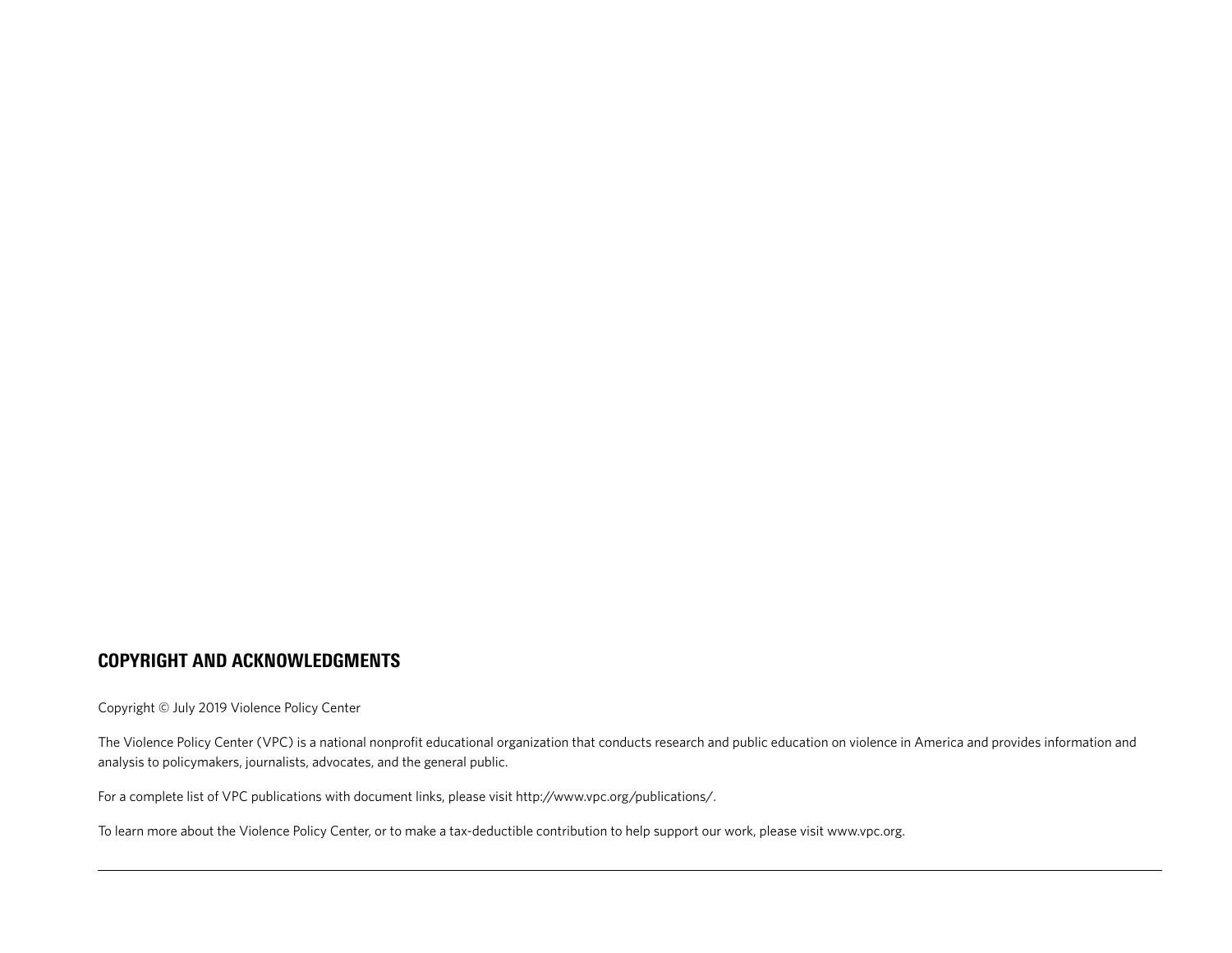# INTRODUCTION

#### **Guns are rarely used to kill criminals or stop crimes.**

In 2016, across the nation there were only 274 justifiable homicides<sup>1</sup> involving a private citizen using a firearm reported to the Federal Bureau of Investigation's Uniform Crime Reporting (UCR) Program as detailed in its Supplementary Homicide Report (SHR).<sup>2</sup> That same year, there were 10,341 criminal gun homicides tallied in the SHR. *In 2016, for every justifiable homicide in the United States involving a gun, guns were used in 37 criminal homicides*. 3 And this ratio, of course, does not take into account the tens of thousands of lives ended in gun suicides or unintentional shootings that year.<sup>4</sup>

This report analyzes, on both the national and state levels, the use of firearms in justifiable homicides. It also details, using the best data available on the national level, the *total* number of times guns are used for self-defense by the victims of both attempted and completed violent crimes and property crimes whether or not the use of the gun by the victim resulted in a fatality.

Key findings of this report, as detailed in its accompanying tables, include the following.

#### JUSTIFIABLE HOMICIDES WITH A GUN COMPARED TO CRIMINAL GUN HOMICIDES

- In 2016, there were only 274 justifiable homicides involving a gun. For the five-year period 2012 through 2016, there were only 1,233 justifiable homicides involving a gun. [For additional information see *Table One: Firearm Justifiable Homicides by State, 2012-2016*.]
- 1 The Federal Bureau of Investigation (FBI) defines "justifiable homicide" as the killing of a felon, during the commission of a felony, by a private citizen.
- 2 The Federal Bureau of Investigation's Uniform Crime Reporting (UCR) Program collects basic information on serious crimes from participating police agencies and records supplementary information about the circumstances of homicides in its unpublished Supplementary Homicide Report (SHR). The SHR contains more detailed information not available through published UCR data or elsewhere including: the age, sex, and race of victims and offenders; the types of weapons used; the relationship of victims to offenders; and, the circumstances of the homicides. Detailed information (such as weapon used, relationship between the victim and offender, etc.) in the is available only for the first victim and/or offender in any justifiable homicide or homicide incident. In 2016, 97.8 percent of firearm justifiable homicide incidents (268 out of 274) had just one victim. Recognizing how are presented in the SHR and the fact that virtually all justifiable incidents had just one victim, throughout this report justifiable homicide incidents will be referred to as justifiable homicides.
- 3 Number of reported justifiable homicides and homicides taken from Federal Bureau of Investigation (FBI) Uniform Crime Reporting (UCR) Program Supplementary Homicide Report (SHR) as tabulated by the Violence Policy Center. It is important to note that the coding contained in the SHR data used in this report comes from law enforcement reporting at the local level. The level of information submitted to the SHR system may vary from agency to agency. While this study utilizes the best and most recent data available, it is limited by the degree of detail in the information submitted.
- 4 In 2016 there were 22,938 firearm suicide deaths and 495 fatal unintentional shootings. Source: Federal Centers for Disease Control and Prevention WISQARS database.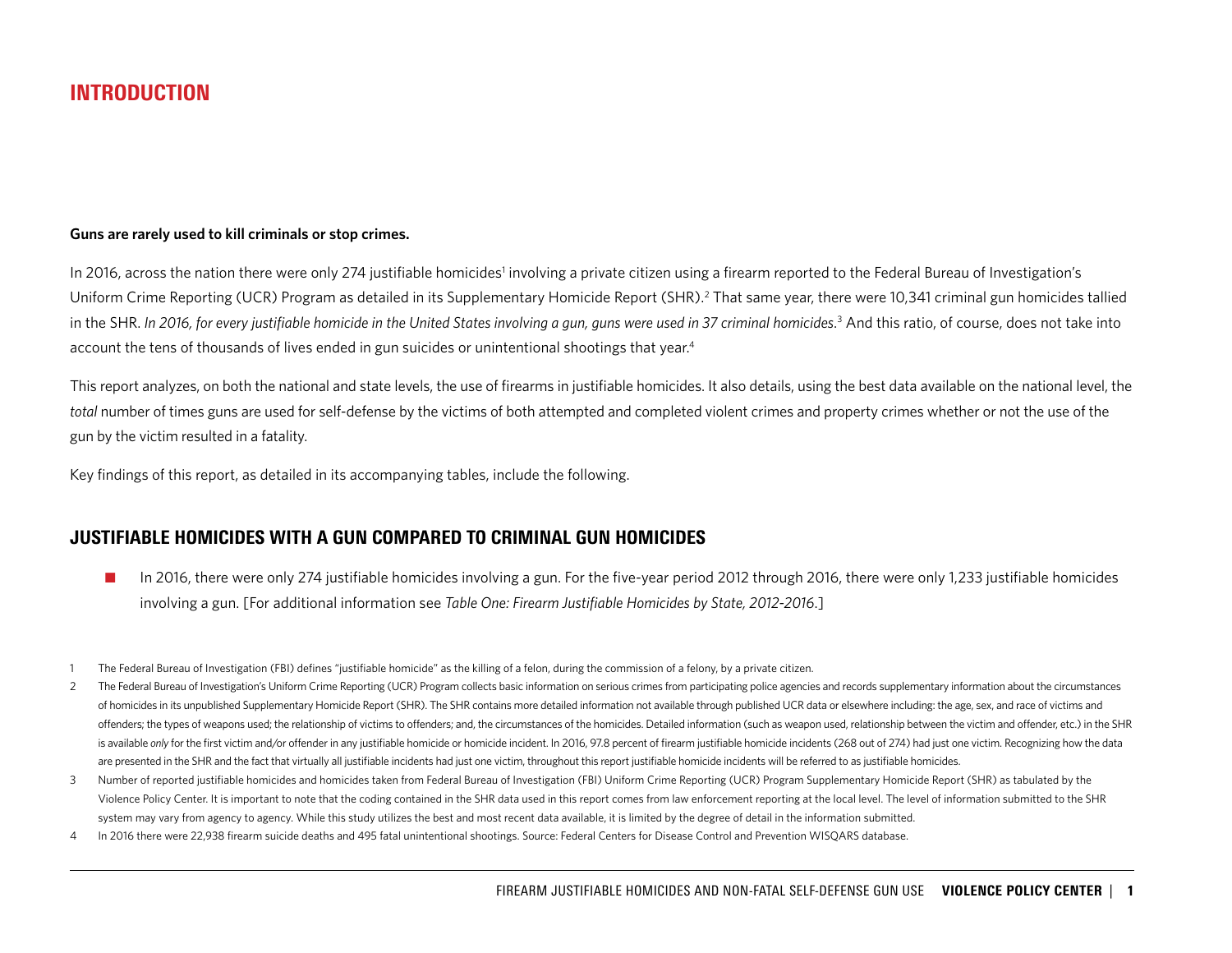- In 2016, 19 states<sup>5</sup> reported no justifiable homicides (Connecticut, Delaware, Hawaii, Idaho, Iowa, Maine, Maryland, Massachusetts, Mississippi, Montana, Nebraska, New Hampshire, New Mexico, North Dakota, Rhode Island, South Dakota, Vermont, West Virginia, and Wyoming). [For additional information see *Table One: Firearm Justifiable Homicides by State, 2012-2016*.]
- n 2016, for every justifiable homicide in the United States involving a gun, guns were used in 37 criminal homicides. For the five-year period 2012 through 2016, for every justifiable homicide in the United States involving a gun, guns were used in 35 criminal homicides. [For additional information see *Table Two: Circumstances for Homicides by Firearm, 2012-2016*.]

### RELATIONSHIP OF PERSON KILLED TO SHOOTER IN JUSTIFIABLE HOMICIDES BY FIREARM

■ In 2016, 34.3 percent (94 of 274) of persons killed in a firearm justifiable homicide were known to the shooter,<sup>6</sup> 47.8 percent (131) were strangers, and in 17.9 percent (49) the relationship was unknown. For the five-year period 2012 through 2016, 34.1 percent (420 of 1,233) of persons killed in a firearm justifiable homicide were known to the shooter, 52.2 percent (644) were strangers, and in 13.7 percent (169) the relationship was unknown. [For additional information see *Table Three: Relationship of Person Killed to Shooter in Justifiable Homicides by Firearm, 2012-2016*.]

#### SEX OF SHOOTER IN JUSTIFIABLE HOMICIDES BY FIREARM

■ In 2016, of the 274 firearm justifiable homicides, 88.0 percent (241) were committed by men, 10.9 percent (30) were committed by women, and in three cases (1.1 percent) the sex of the shooter was unknown. For the five-year period 2012 through 2016, of the 1,233 firearm justifiable homicides, 91.8 percent (1,132) were committed by men, 7.6 percent (94) were committed by women, and in seven cases (0.6 percent) the sex of the shooter was unknown. [For additional information see *Table Four: Sex of Shooter in Justifiable Homicides by Firearm, 2012-2016*.]

### SEX OF SHOOTER AND PERSON KILLED IN JUSTIFIABLE HOMICIDES BY FIREARM

- In 2016, of the 274 firearm justifiable homicides, 98.2 percent (269) of the persons shot and killed were men and 1.8 percent (five) were women. For the five-year period 2012 through 2016, of the 1,233 firearm justifiable homicides, 97.9 percent (1,207) of the persons shot and killed were men and 2.1 percent (26) were women. [For additional information see *Table Five: Sex of Person Killed in Justifiable Homicides by Firearm, 2012-2016*.]
- 5 Alabama, Florida, and the District of Columbia did not submit any data to the FBI Supplementary Homicide Report (SHR) for the years 2012 through 2016. In addition, according to the FBI, limited SHR data was received from Illinois for the years 2012 through 2015. Beginning in 2016, all Illinois law enforcement agencies were required by state law to report SHR data to the FBI. Data from these jurisdictions were not requested individually because the difference in collection techniques would create a bias in the study results.
- 6 Relationship categories in which the justifiable homicide victim was known to the shooter are acquaintance, boyfriend, brother, common-law husband, employee, ex-husband, ex-wife, father, friend, girlfriend, homosexual relationship, husband, in-law, neighbor, other family, other known, sister, son, stepfather, stepson, and wife.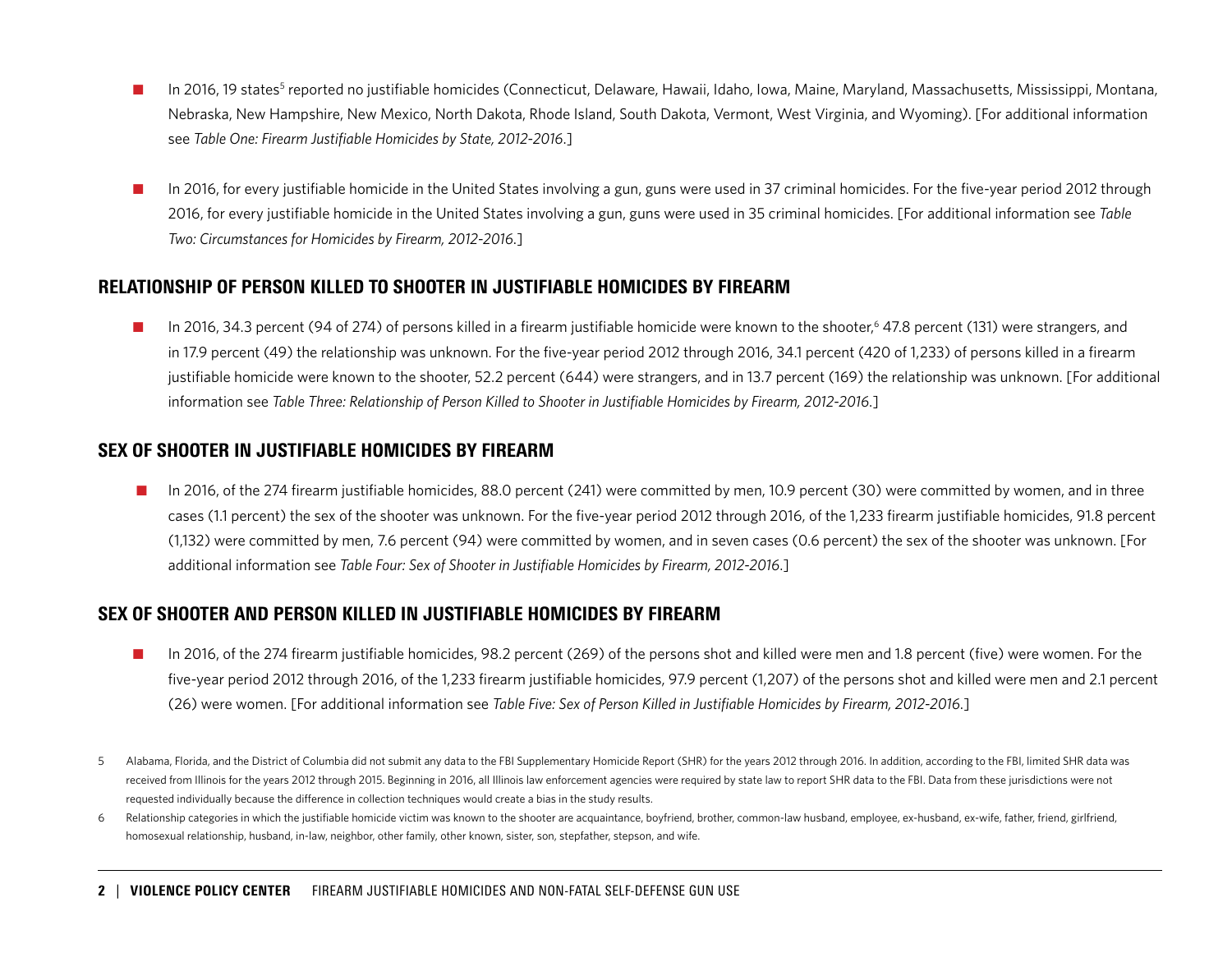- n In 2016, 98.8 percent (238) of the persons killed by a male with a gun in a justifiable homicide were male and 1.2 percent (three) were female. For the five-year period 2012 through 2016, 97.9 percent (1,108) of the persons killed by a male with a gun in a justifiable homicide were male and 2.1 percent (24) were female. [For additional information see *Table Six: Sex of Shooter and Person Killed in Justifiable Homicides by Firearm, 2012-2016*.]
- n In 2016, 96.7 percent (29) of the persons killed by a female with a gun in a justifiable homicide incident were male and 3.3 percent (one) were female. For the five-year period 2012 through 2016, 98.9 percent (93) of the persons killed by a female with a gun in a justifiable homicide incident were male and 1.1 percent (one) were female. [For additional information see *Table Six: Sex of Shooter and Person Killed in Justifiable Homicides by Firearm, 2012-2016*.]

#### RACE OF SHOOTER IN JUSTIFIABLE HOMICIDES BY FIREARM

n In 2016, 44.9 percent (123) of the shooters who committed justifiable homicides were white, 47.4 percent (130) were black, 5.1 percent (14) were Asian, 0.4 percent (one) were American Indian/Alaskan Native, and 2.2 percent (six) were of unknown race.7 For the five-year period 2012 through 2016, 48.2 percent (594) of the shooters who committed justifiable homicides were white, 47.4 percent (585) were black, 2.6 percent (32) were Asian, 0.4 percent (five) were American Indian/ Alaskan Native, and 1.4 percent (17) were of unknown race. [For additional information see *Table Seven: Race of Shooter in Justifiable Homicides by Firearm, 2012-2016*.]

#### RACE OF PERSON KILLED IN JUSTIFIABLE HOMICIDES BY FIREARM

- n In 2016, 35.8 percent (98) of persons killed with a gun in a justifiable homicide were white, 61.3 percent (168) were black, 1.5 percent (four) were Asian, 1.1 percent (three) were American Indian/Alaskan Native, and 0.4 percent (one) were of unknown race. For the five-year period 2012 through 2016, 37.5 percent (462) of persons killed with a gun in a justifiable homicide were white, 60.6 percent (747) were black, 0.9 percent (11) were Asian, 0.7 percent (nine) were American Indian/Alaskan Native, and 0.3 percent (four) were of unknown race. [For additional information see *Table Eight: Race of Person Killed in Justifiable Homicides by Firearm, 2012-2016*.]
- n In 2016, 62.6 percent (77) of the persons killed with a gun in a justifiable homicide by a white shooter were white, 31.7 percent (39) were black, 2.4 percent (three) were Asian, 2.4 percent (three) were American Indian/Alaskan Native, and 0.8 percent (one) were of unknown race. For the five-year period 2012 through 2016, 67.7 percent (402) of the persons killed by white shooters were white, 29.6 percent (176) were black, 0.7 percent (four) were Asian, 1.3 percent (eight) were American Indian/Alaskan Native, and 0.7 percent (four) were of unknown race. [For additional information see *Table Nine: Race of Shooter and Person Killed in Justifiable Homicides by Firearm, 2012-2016*.]
- n In 2016, 10.8 percent (14) of the persons killed with a gun in a justifiable homicide by a black shooter were white, 88.5 percent (115) were black, 0.8 percent
- 7 Detailed information (such as race of offender and victim) in the FBI's Supplementary Homicide Report is only available for the first victim and/or offender in the incident. Hispanic ethnicity could not be determined because of the inadequacy of data collection and reporting.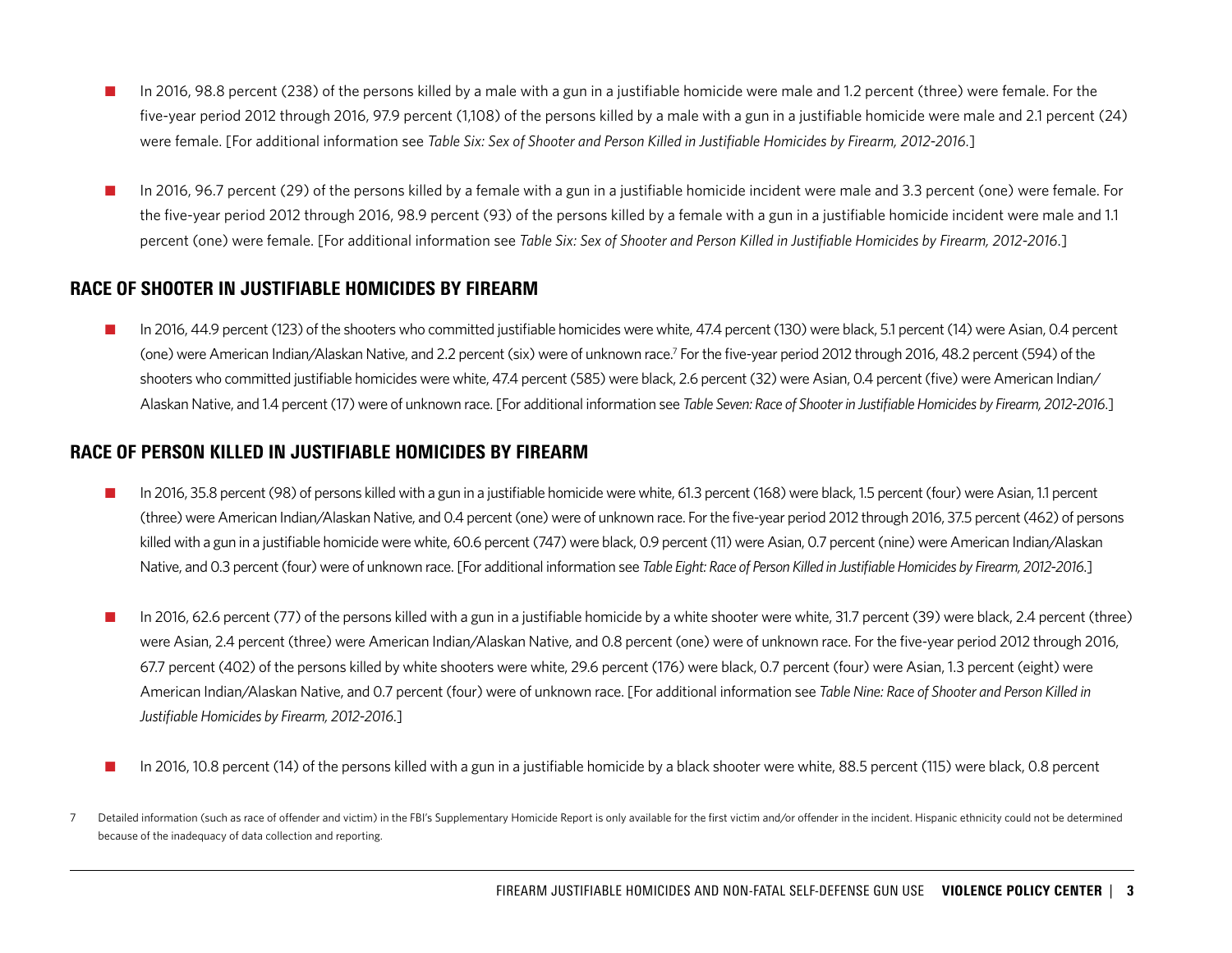(one) were Asian, none were American Indian/Alaskan Native, and none were of unknown race. For the five-year period 2012 through 2016, 7.9 percent (46) of the persons killed by black shooters were white, 92.0 percent (538) were black, 0.2 percent (one) were Asian, none were American Indian/Alaskan Native, and none were of unknown race. [For additional information see *Table Nine: Race of Shooter and Person Killed in Justifiable Homicides by Firearm, 2012-2016*.]

#### TYPES OF FIREARMS USED IN JUSTIFIABLE HOMICIDES

n In 2016, firearms were used in 83.8 percent of justifiable homicides (274 of 327). Of these: 71.5 percent (196) were handguns; 3.6 percent (10) were shotguns; 4.0 percent (11) were rifles; 20.4 percent (56) were firearm, type not stated; and, 0.4 percent (one) were other gun. For the five-year period 2012 through 2016, firearms were used in 81.9 percent of justifiable homicide incidents (1,233 of 1,505). Of these: 76.6 percent (944) were handguns; 4.6 percent (57) were shotguns; 4.2 percent (52) were rifles; 14.2 percent (175) were firearm, type not stated; and, 0.4 percent (five) were other gun. [For additional information see *Table Ten: Weapon Used in Justifiable Homicides, 2012-2016* and *Table Eleven: Type of Firearms Used in Justifiable Homicides, 2012-2016*.]

# HOW OFTEN ARE GUNS USED IN SELF-DEFENSE WHETHER OR NOT A CRIMINAL IS KILLED?

While it is clear that guns are rarely used to justifiably kill criminals, an obvious question remains: How often are guns used in self-defense whether or not a criminal is killed?

Pro-gun advocates – from individual gun owners to organizations like the National Rifle Association – frequently claim that guns are used up to 2.5 million times each year in self-defense in the United States.<sup>8</sup> According to the 2004 book *Private Guns, Public Health* by Dr. David Hemenway, Professor of Health Policy at the Harvard T. H. Chan School of Public Health and director of the Harvard Injury Control Research Center:

Much discussion about the protective benefits of guns has focused on the incidence of self-defense gun use. Proponents of such putative benefits often claim that 2.5 million Americans use guns in self-defense against criminal attackers each year. This estimate is not plausible and has been nominated as the most outrageous number mentioned in a policy discussion by an elected official.

In his book, Hemenway dissects the 2.5 million figure from a variety of angles and, by extension, the NRA's own non-lethal self-defense claims for firearms. He concludes, "It is clear that the claim of 2.5 million annual self-defense gun uses is a vast overestimate" and asks, "But what can account for it?" As he details in his book, the main culprit is the "telescoping and...false positive problem" that derives from the very limited number of respondents claiming a self-defense gun use, "a matter of misclassification that is well known to medical epidemiologists."9

- 8 See, for example: "The Armed Citizen" ("Studies indicate that firearms are used more than 2 million times a year for personal protection...."), America's 1st Freedom, National Rifle Association, June 2019; and, "Chris Cox's NRA Armed Citizen: True Stories of Your Right to Self Defense in Action," ("While the anti gun media doesn't want to report the truth about Americans using guns for self defense as often as 2.5 million times a year, you can read breaking stories of everyday citizens fending off violent criminals in CHRIS COX'S ARMED CITIZEN"), *Armed Citizen E-Newsletter* (March 26, 2015). The 2.5 million estimate is the result of a telephone survey conducted by Florida State University criminologist Dr. Gary Kleck, see Hemenway, David, "The Myth of Millions of Annual Self-Defense Gun Uses: A Case Study of Survey Overestimates of Rare Events," *Chance* (American Statistical Association), Volume 10, No. 3, 1997.
- 9 For a more detailed discussion, please see Hemenway, David, *Private Guns, Public Health*, (The University of Michigan Press, 2004), pp. 66-69 and pp. 238-243.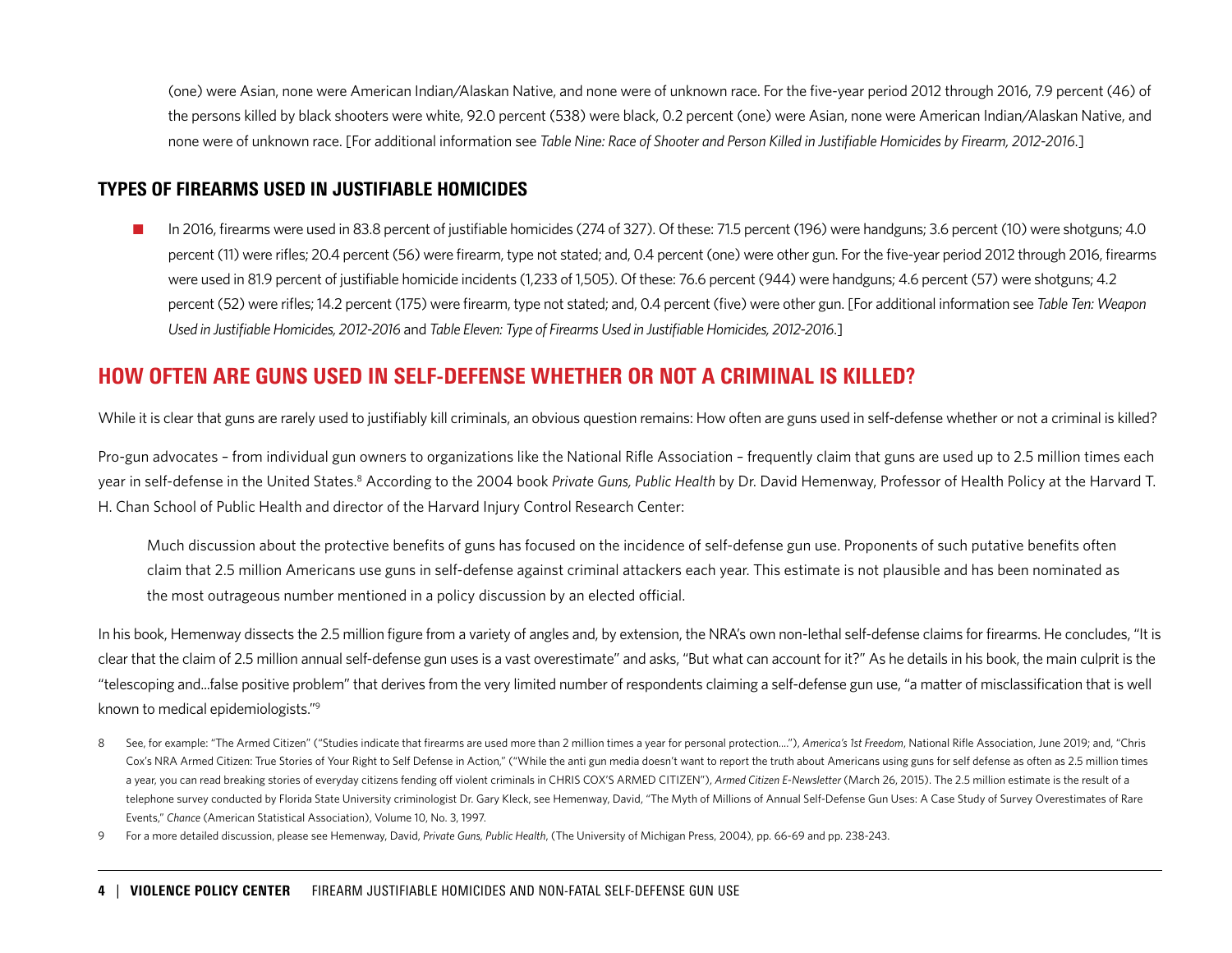#### ESTIMATES ON SELF-DEFENSE USE OF FIREARMS FROM THE BUREAU OF JUSTICE STATISTICS NATIONAL CRIME VICTIMIZATION SURVEY

Hemenway notes, and numerous others agree, that the most accurate survey of self-defense gun use is the National Crime Victimization Survey (NCVS) conducted by the Bureau of Justice Statistics. The survey has been ongoing since 1973.<sup>10</sup>

#### VIOLENT CRIME

According to the NCVS, looking at the total number of self-protective behaviors undertaken by victims of both attempted and completed violent crime for the *threeyear period 2014 through 2016*, in only 1.1 percent of these instances had the intended victim in resistance to a criminal "threatened or attacked with a firearm."11 As detailed in the chart on the next page, for the three-year period 2014 through 2016, the NCVS estimates that there were 16,115,500 victims of attempted or completed violent crime. During this same *three-year period*, only 177,300 of the self-protective behaviors involved a firearm. Of this number, it is not known what type of firearm was used or whether it was fired or not. The number may also include off-duty law enforcement officers who use their firearms in self-defense.

- 10 According to the website of the Bureau of Justice Statistics, the "National Crime Victimization Survey (NCVS) is the nation's primary source of information on criminal victimization. Each year, data are obtained from a nationally representative sample of about 240,000 interviews on criminal victimization, involving 160,000 unique persons in about 95,000 households. Persons are interviewed on the frequency, characteristics, and consequences of criminal victimization in the United States. The NCVS collects information on nonfatal personal crimes (i.e., rape or sexual assault, robbery, aggravated and simple assault, and personal larceny) and household property crimes (i.e., burglary, motor vehicle theft, and other theft) both reported and not reported to police. Survey respondents provide information about themselves (e.g., age, sex, race and Hispanic origin, marital status, education level, and income) and whether they experienced a victimization. For each victimization incident, the NCVS collects information about the offender (e.g., age, race and Hispanic origin, sex, and victim-offender relationship), characteristics of the crime (e.g., time and place of occurrence, use of weapons, nature of injury, and economic consequences), whether the crime was reported to police, reasons the crime was or was not reported, and victim experiences with the criminal justice system." (See Bureau of Justice Statistics, "Data Collection: National Crime Victimization Survey (NCVS)," http://www.bjs.gov/index.cfm?ty=dcdetail&iid=245.)
- 11 For "violent crime" the NCVS measures rape or sexual assault, robbery, and aggravated and simple assault. (See Bureau of Justice Statistics, "Violent Crime," https://www.bjs.gov/index.cfm?ty=tp&tid=31#summary.)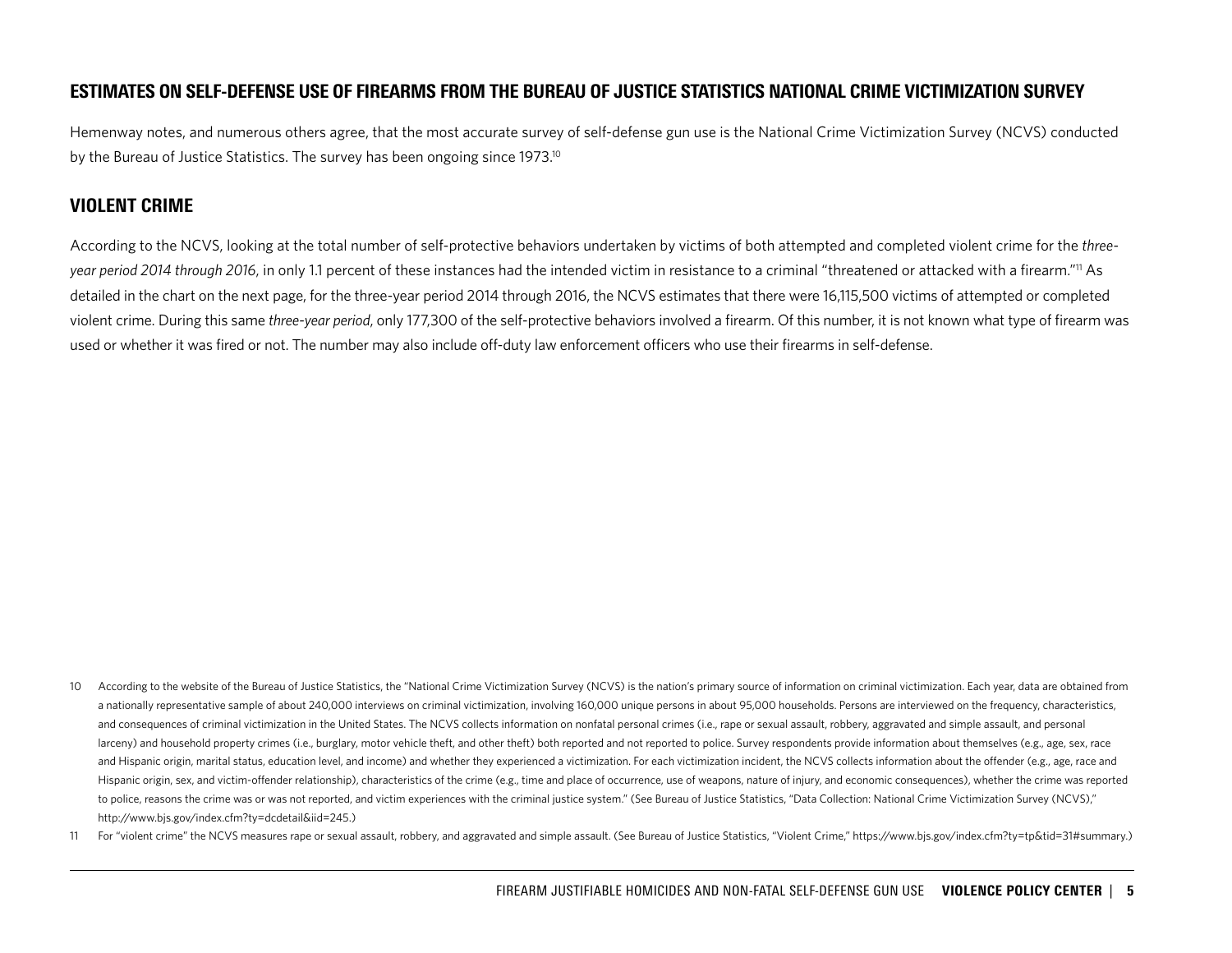### SELF-PROTECTIVE BEHAVIORS, BY TYPE OF CRIME, 2014-2016

|                                                                                                                                                     | <b>Violent Crime 2014-2016</b>                                                                                                |            | Property Crime 2014-2016 |          |  |  |  |  |  |  |  |  |
|-----------------------------------------------------------------------------------------------------------------------------------------------------|-------------------------------------------------------------------------------------------------------------------------------|------------|--------------------------|----------|--|--|--|--|--|--|--|--|
|                                                                                                                                                     | <b>Total</b>                                                                                                                  | Percent    | <b>Total</b>             | Percent  |  |  |  |  |  |  |  |  |
| <b>Total Number of Crimes</b>                                                                                                                       | 16,115,500                                                                                                                    | 100        | 45,816,900               | 100      |  |  |  |  |  |  |  |  |
| "Victim was present" <sup>a</sup>                                                                                                                   | 16,115,500                                                                                                                    | 100        | 7,319,100                | 16.0     |  |  |  |  |  |  |  |  |
| <b>Self-Protective Behavior</b>                                                                                                                     |                                                                                                                               |            |                          |          |  |  |  |  |  |  |  |  |
| Took no action or kept still                                                                                                                        | 6,528,900                                                                                                                     | 40.5       | 5,866,000                | 12.8     |  |  |  |  |  |  |  |  |
| Threatened or attacked with a firearm                                                                                                               | 177,300                                                                                                                       | 1.1        | 123,800                  | 0.3      |  |  |  |  |  |  |  |  |
| Threatened or attacked with other weapon                                                                                                            | 234,800<br>17,200<br>1.5<br>$\sim$                                                                                            |            |                          |          |  |  |  |  |  |  |  |  |
| 3,641,300<br>239,800<br>22.6<br>Threatened or attacked without a weapon                                                                             |                                                                                                                               |            |                          |          |  |  |  |  |  |  |  |  |
| Nonconfrontational tactics <sup>b</sup>                                                                                                             | 4,811,700                                                                                                                     | 29.9       | 910,700                  | 2.0      |  |  |  |  |  |  |  |  |
| Other reaction                                                                                                                                      | 695,700                                                                                                                       | 4.3        | 154,300                  | 0.3      |  |  |  |  |  |  |  |  |
| Unknown reaction                                                                                                                                    | 25,900                                                                                                                        | 0.2        | 7,300*                   | $\sim$ * |  |  |  |  |  |  |  |  |
| Property crime, victim not present <sup>a</sup>                                                                                                     | $\ddagger$                                                                                                                    | $\ddagger$ | 38,497,900               | 84.0     |  |  |  |  |  |  |  |  |
| a By definition, victims are present during violent crime victimizations. Victims are not necessarily present during property crime victimizations. |                                                                                                                               |            |                          |          |  |  |  |  |  |  |  |  |
| <b>b</b> Includes yelling, cooperating, running away, arguing or reasoning, calling police, or trying to attract attention or warn others.          |                                                                                                                               |            |                          |          |  |  |  |  |  |  |  |  |
| ~ Less than 0.05%                                                                                                                                   |                                                                                                                               |            |                          |          |  |  |  |  |  |  |  |  |
|                                                                                                                                                     | * Interpret with caution. Estimate based on 10 or fewer sample cases, or coefficient of variation is greater than 50 percent. |            |                          |          |  |  |  |  |  |  |  |  |
| $\neq$ Not applicable                                                                                                                               |                                                                                                                               |            |                          |          |  |  |  |  |  |  |  |  |
| Source: Bureau of Justice Statistics, National Crime Victimization Survey, 2014-2016, Special Tabulation.                                           |                                                                                                                               |            |                          |          |  |  |  |  |  |  |  |  |

# PROPERTY CRIME

According to the NCVS, looking at the total number of self-protective behaviors undertaken by victims of attempted or completed property crime for the *three-year period 2014 through 201*6, in only 0.3 percent of these instances had the intended victim in resistance to a criminal threatened or attacked with a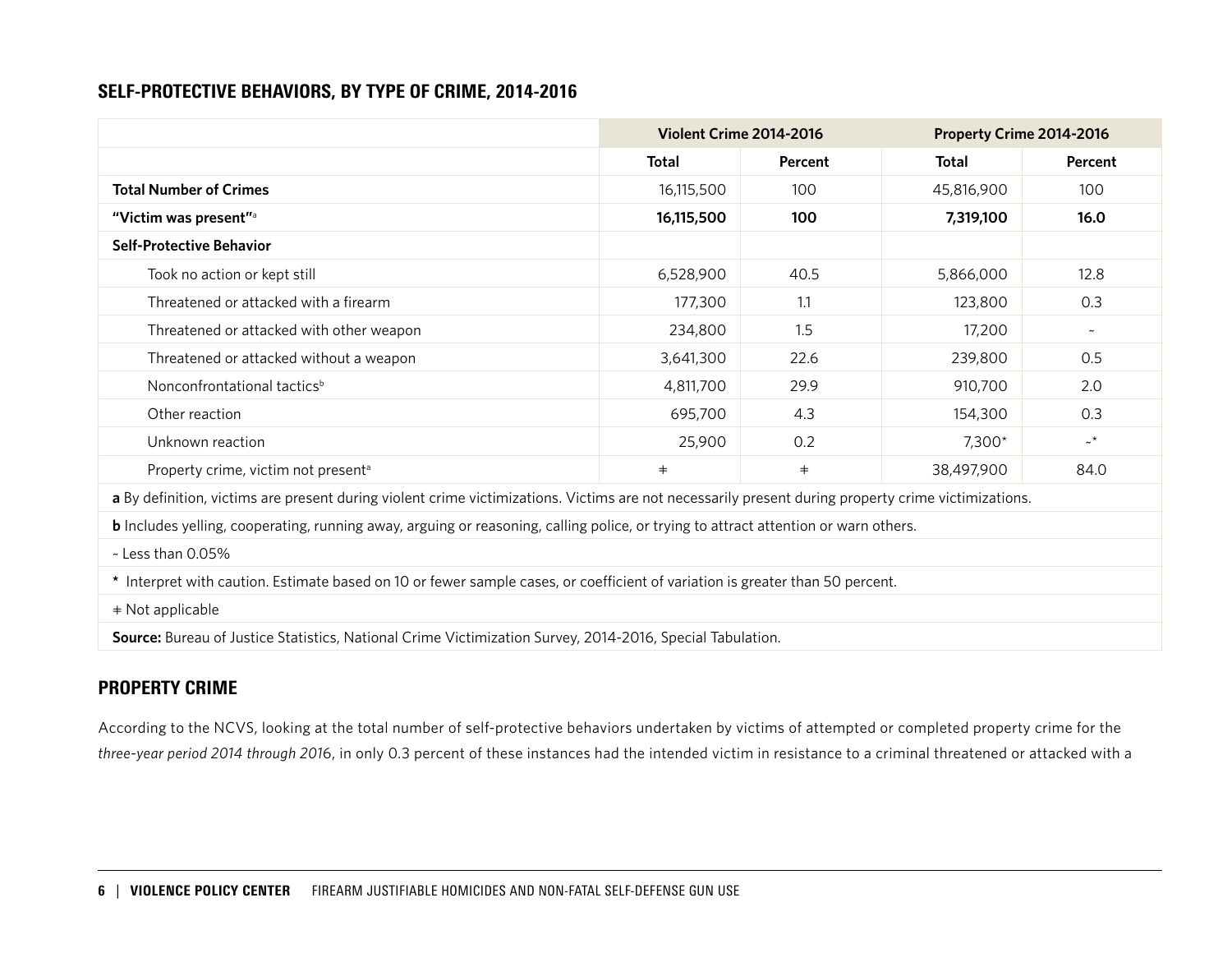firearm.12 As detailed in the prior table, for the *three-year period 2014 through 2016*, the NCVS estimates that there were 45,816,900 victims of attempted or completed property crime. During this same *three-year period*, only 123,800 of the self-protective behaviors involved a firearm. Of this number, it is not known what type of firearm was used, whether it was fired or not, or whether the use of a gun would even be a legal response to the property crime. And as before, the number may also include off-duty law enforcement officers. In comparison, a 2017 study estimated that there are approximately 250,000 gun theft incidents *per year*, with about 380,000 guns stolen.<sup>13</sup> Further, according to the FBI, firearms were used in 189,718 aggravated assaults and 125,289 robberies in the United States in 2016 alone.<sup>14</sup>

#### COMPARING NCVS DATA TO CLAIMS THAT GUNS ARE USED IN SELF-DEFENSE 2.5 MILLION TIMES A YEAR

Using the NCVS numbers, for the *three-year period 2014 through 2016*, the total number of self-protective behaviors involving a firearm by victims of attempted or completed violent crimes or property crimes totaled only 301,100. In comparison, the gun lobby claims that during the same *three-year period guns* were used 7.5 million times in self defense (applying to the three-year period the gun lobby's oft-repeated claim, noted earlier, that firearms are used in self defense 2.5 million times a year).

# **CONCLUSION**

The reality of self-defense gun use bears no resemblance to the exaggerated claims of the gun lobby and gun industry. The number of justifiable homicides that occur in our nation each year pale in comparison to criminal homicides, let alone gun suicides and fatal unintentional shootings. And contrary to the common stereotype promulgated by the gun lobby, those killed in justifiable homicide incidents don't always fit the expected profile of an attack by a stranger: in 34.3 percent of the justifiable homicides that occurred in 2016 the persons shot and killed were known to the shooter.

The devastation guns inflict on our nation each and every year is clear. In 2016, guns killed more than 38,000 Americans and injured more than 116,000, leaving an untold number of lives traumatized and communities shattered.<sup>15</sup> Unexamined claims of the efficacy and frequency of the self-defense use of firearms are the default rationale offered by the gun lobby and gun industry for this unceasing, bloody toll. The idea that firearms are frequently used in self-defense is the primary argument that the gun lobby and firearms industry use to expand the carrying of firearms into an ever-increasing number of public spaces and even to prevent the regulation of military-style semiautomatic assault weapons and high-capacity ammunition magazines. Yet this argument is hollow and the assertions false. When analyzing the most reliable data available, what is most striking is that in a nation of more than 300 million guns, how *rarely* firearms are used in self-defense.16

- 12 For "property crime" the NCVS measures household burglary, motor vehicle theft, as well as property theft. Since the survey information is obtained from a sample of households, it does not include property crimes affecting businesses or other commercial establishments. If such crimes are reported to law enforcement, they are included in the FBI's Uniform Crime Reporting Program. The NCVS includes property crimes affecting victims and household members which were reported and not reported to the police. (Bureau of Justice Statistics, "Property Crime," http://bjs.gov/index.cfm?ty=tp&tid=32.)
- 13 Hemenway, D., Azrael, D., & Miller, M., "Whose guns are stolen? The epidemiology of Gun theft victims." *Injury Epidemiology*, December 2017, http://doi.org/10.1186/s40621-017-0109-8.
- 14 See https://ucr.fbi.gov/crime-in-the-u.s/2016/crime-in-the-u.s.-2016/topic-pages/tables/table-14 and https://ucr.fbi.gov/crime-in-the-u.s/2016/crime-in-the-u.s.-2016/topic-pages/tables/table-13.
- 15 In 2016, 38,658 Americans died from firearms and 116,414 were injured by firearms. Source: Federal Centers for Disease Control and Prevention WISQARS database.
- 16 See Krouse, William J., *Gun Control Legislation*, Congressional Research Service, November 14, 2012, p. 8.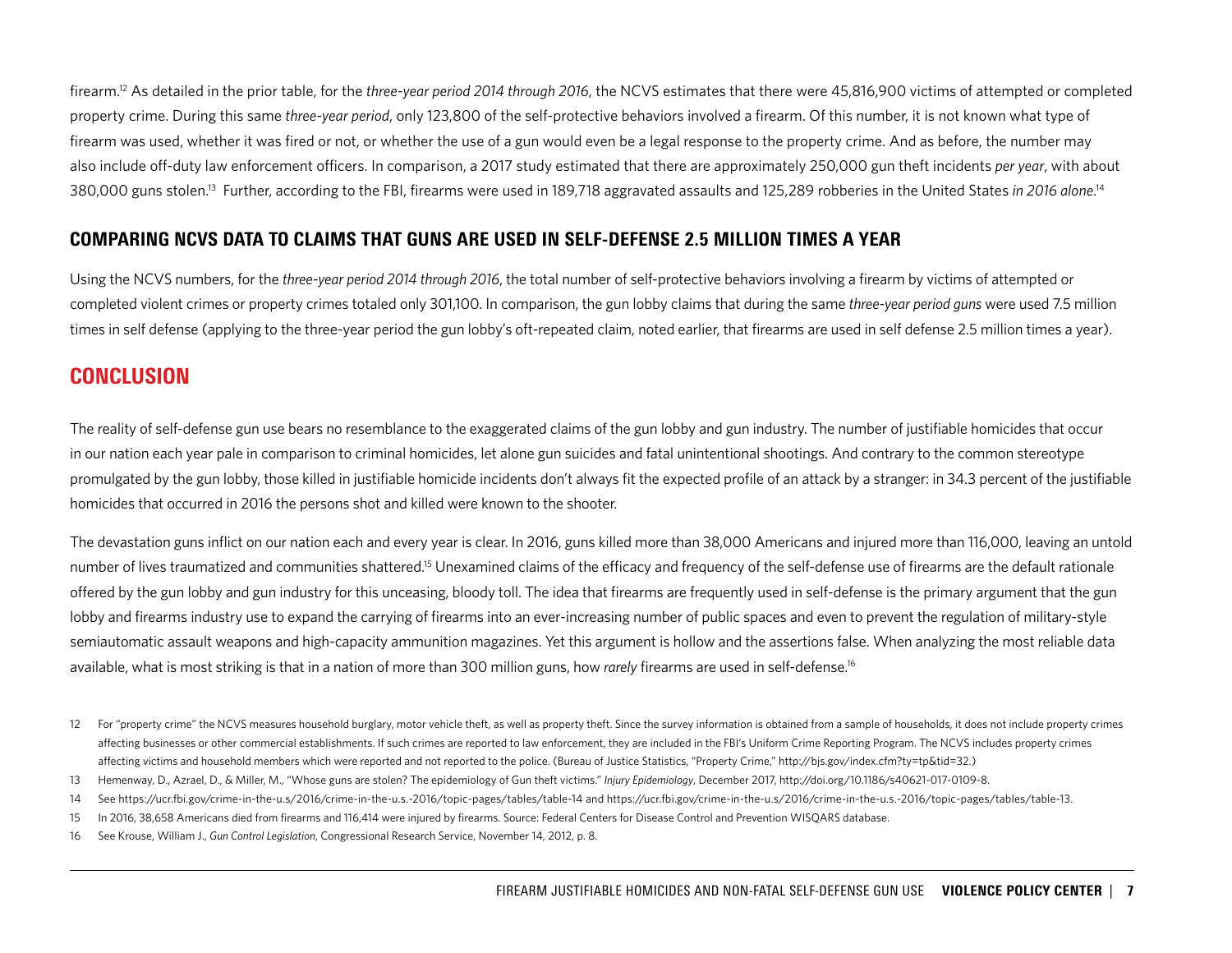# TABLE ONE: FIREARM JUSTIFIABLE HOMICIDES BY STATE, 2012-2016

| <b>State</b>  |                     |                     |                     | <b>Number of Justifiable Homicides</b> |                     |                |
|---------------|---------------------|---------------------|---------------------|----------------------------------------|---------------------|----------------|
|               | 2012                | 2013                | 2014                | 2015                                   | 2016                | <b>TOTAL</b>   |
| Alabama       | N/A                 | N/A                 | N/A                 | N/A                                    | N/A                 | N/A            |
| Alaska        | $\epsilon$          | $\mathsf{O}\xspace$ | $\mathsf{O}\xspace$ | $\mathbf{1}$                           | $\mathbf{1}$        | 8              |
| Arizona       | $\boldsymbol{7}$    | 13                  | $\mathsf{S}$        | 15                                     | 13                  | 57             |
| Arkansas      | 3                   | $\mathsf{O}\xspace$ | $\mathbf{1}$        | $\mathbf{1}$                           | $\mathsf{3}$        | 8              |
| California    | 27                  | 22                  | 26                  | 20                                     | 26                  | 121            |
| Colorado      | $\overline{2}$      | $\mathfrak{Z}$      | $\overline{2}$      | $\mathbf{1}$                           | $\mathbf{1}$        | 9              |
| Connecticut   | $\mathsf O$         | $\mathsf{O}\xspace$ | $\mathbf{1}$        | $\mathsf{O}\xspace$                    | $\mathsf O$         | $\mathbf{1}$   |
| Delaware      | $\mathbf 0$         | $\mathsf{O}$        | $\mathbf{1}$        | $\mathsf{O}\xspace$                    | $\mathsf O$         | $\mathbf{1}$   |
| Florida       | N/A                 | N/A                 | N/A                 | N/A                                    | N/A                 | N/A            |
| Georgia       | $\,8\,$             | $\epsilon$          | $\overline{4}$      | 16                                     | 20                  | 54             |
| Hawaii        | $\mathsf{O}\xspace$ | $\mathsf{O}$        | $\mathsf{O}\xspace$ | $\mathsf O$                            | $\mathsf{O}\xspace$ | $\mathbf 0$    |
| Idaho         | $\mathsf O$         | $\mathsf O$         | $\mathsf O$         | $\mathsf{O}\xspace$                    | $\mathsf O$         | $\mathbf 0$    |
| Illinois      | $\mathbf{1}$        | $\overline{2}$      | $\mathbf{1}$        | $\overline{7}$                         | $\overline{4}$      | 15             |
| Indiana       | 12                  | 11                  | 16                  | $\epsilon$                             | 9                   | 54             |
| lowa          | $\mathsf{O}\xspace$ | $\mbox{O}$          | $\mathsf O$         | $\mathsf O$                            | $\mathsf{O}\xspace$ | $\pmb{0}$      |
| Kansas        | $\mathsf{3}$        | $\mathsf O$         | $\mathbf{1}$        | $\overline{2}$                         | $\overline{4}$      | 10             |
| Kentucky      | $\overline{7}$      | $\mbox{O}$          | $\mathbf{1}$        | 13                                     | 6                   | 27             |
| Louisiana     | 10                  | 6                   | 16                  | $\overline{7}$                         | 10                  | 49             |
| Maine         | $\overline{2}$      | $\mathsf{O}\xspace$ | $\mathsf O$         | $\mathsf{O}\xspace$                    | $\mathsf{O}\xspace$ | $\overline{2}$ |
| Maryland      | $\epsilon$          | 5                   | $\mathsf{3}$        | $\overline{7}$                         | $\mathsf O$         | 21             |
| Massachusetts | $\mathbf{1}$        | $\mathsf O$         | $\mathsf O$         | $\mathsf{O}\xspace$                    | $\mathsf{O}\xspace$ | $\mathbf{1}$   |
| Michigan      | 20                  | 12                  | 15                  | $\overline{7}$                         | 6                   | 60             |
| Minnesota     | $\mathbf{1}$        | $\overline{2}$      | $\overline{2}$      | $\mathsf{3}$                           | $\mathsf{3}$        | 11             |
| Mississippi   | $\mathbf{1}$        | $\mathbf{1}$        | $\mathsf O$         | $\mathsf{O}\xspace$                    | $\mathsf{O}$        | $\overline{2}$ |
| Missouri      | 8                   | 3                   | $\epsilon$          | 15                                     | 12                  | 44             |
| Montana       | $\mathsf{O}\xspace$ | $\mathsf{O}$        | $\mathsf{O}\xspace$ | $\mathsf O$                            | $\mathsf{O}\xspace$ | $\mathbf 0$    |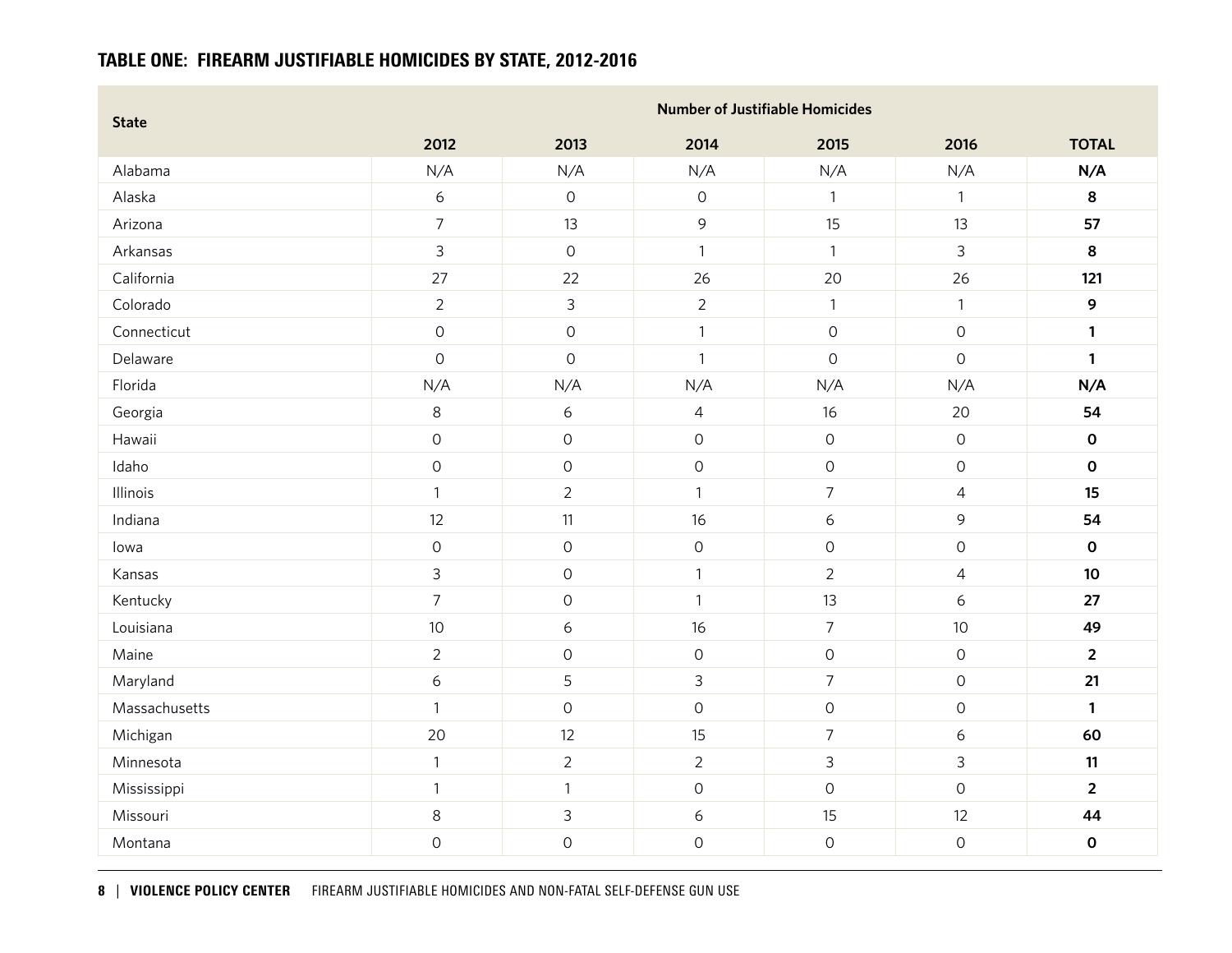| <b>State</b>   | <b>Number of Justifiable Homicides</b> |                     |                     |                     |                     |                         |  |  |  |  |  |
|----------------|----------------------------------------|---------------------|---------------------|---------------------|---------------------|-------------------------|--|--|--|--|--|
|                | 2012                                   | 2013                | 2014                | 2015                | 2016                | <b>TOTAL</b>            |  |  |  |  |  |
| Nebraska       | $\mathbf{1}$                           | 3                   | 3                   | $\mathsf{O}$        | $\mathsf O$         | $\overline{7}$          |  |  |  |  |  |
| Nevada         | $\mathbf{1}$                           | $\mathbf{1}$        | $\overline{2}$      | $\epsilon$          | 8                   | 18                      |  |  |  |  |  |
| New Hampshire  | $\mathsf{O}$                           | $\mathbf{1}$        | $\mathsf{O}\xspace$ | $\mathsf O$         | $\mathsf O$         | $\mathbf{1}$            |  |  |  |  |  |
| New Jersey     | $\mathsf{O}\xspace$                    | 3                   | $\mathbf{1}$        | 3                   | $\mathsf{3}$        | 10                      |  |  |  |  |  |
| New Mexico     | $\mathbf{1}$                           | $\mathbf{1}$        | 5                   | $\sqrt{4}$          | $\mathsf{O}\xspace$ | 11                      |  |  |  |  |  |
| New York       | $\mathsf O$                            | $\mathsf{O}\xspace$ | $\mathsf O$         | 5                   | $\overline{4}$      | 9                       |  |  |  |  |  |
| North Carolina | 5                                      | $\mathbf{1}$        | $\boldsymbol{6}$    | $\overline{4}$      | $\mathsf{3}$        | 19                      |  |  |  |  |  |
| North Dakota   | $\mathsf{O}\xspace$                    | $\mathsf O$         | $\mathsf O$         | $\mathbf 0$         | $\mathsf O$         | $\mathbf 0$             |  |  |  |  |  |
| Ohio           | $\overline{2}$                         | $\overline{4}$      | $\mathsf O$         | $\mathbf{1}$        | $\overline{2}$      | 9                       |  |  |  |  |  |
| Oklahoma       | 11                                     | $\overline{7}$      | 6                   | 11                  | $\overline{7}$      | 42                      |  |  |  |  |  |
| Oregon         | 6                                      | $\mathsf O$         | $\mathsf O$         | $\mathbf{1}$        | $\overline{4}$      | 11                      |  |  |  |  |  |
| Pennsylvania   | 9                                      | 12                  | 5                   | $\epsilon$          | 12                  | 44                      |  |  |  |  |  |
| Rhode Island   | $\mathsf{O}\xspace$                    | $\mathsf{O}\xspace$ | $\mathsf O$         | $\mathsf{O}$        | $\mathsf O$         | $\mathbf 0$             |  |  |  |  |  |
| South Carolina | 11                                     | 6                   | $\epsilon$          | 14                  | 16                  | 53                      |  |  |  |  |  |
| South Dakota   | $\mathbf{1}$                           | $\mathsf O$         | $\mathsf O$         | $\mathsf{O}$        | $\mathsf O$         | $\mathbf{1}$            |  |  |  |  |  |
| Tennessee      | 20                                     | 16                  | 27                  | 18                  | 21                  | 102                     |  |  |  |  |  |
| Texas          | 47                                     | 49                  | 43                  | 61                  | 46                  | 246                     |  |  |  |  |  |
| Utah           | $\overline{2}$                         | $\mathsf{O}\xspace$ | $\mathsf O$         | $\mathbf{1}$        | $\mathbf{1}$        | $\overline{\mathbf{4}}$ |  |  |  |  |  |
| Vermont        | $\mathsf{O}\xspace$                    | $\mathbf{1}$        | $\mathsf O$         | $\mathsf{O}\xspace$ | $\circ$             | $\mathbf{1}$            |  |  |  |  |  |
| Virginia       | $\overline{7}$                         | 9                   | 4                   | $\overline{2}$      | 12                  | 34                      |  |  |  |  |  |
| Washington     | $\overline{4}$                         | 8                   | $\overline{4}$      | $\mathbf{1}$        | 5                   | 22                      |  |  |  |  |  |
| West Virginia  | $\mathbf{1}$                           | $\mathsf{O}\xspace$ | $\mathsf O$         | $\mathsf{O}$        | $\circ$             | $\mathbf{1}$            |  |  |  |  |  |
| Wisconsin      | 5                                      | 3                   | 6                   | 6                   | 12                  | 32                      |  |  |  |  |  |
| Wyoming        | $\mathsf{O}\xspace$                    | $\mathsf{O}\xspace$ | $\mathbf{1}$        | $\mathbf 0$         | $\mathsf O$         | $\mathbf{1}$            |  |  |  |  |  |
| <b>Total</b>   | 259                                    | 211                 | 224                 | 265                 | 274                 | 1,233                   |  |  |  |  |  |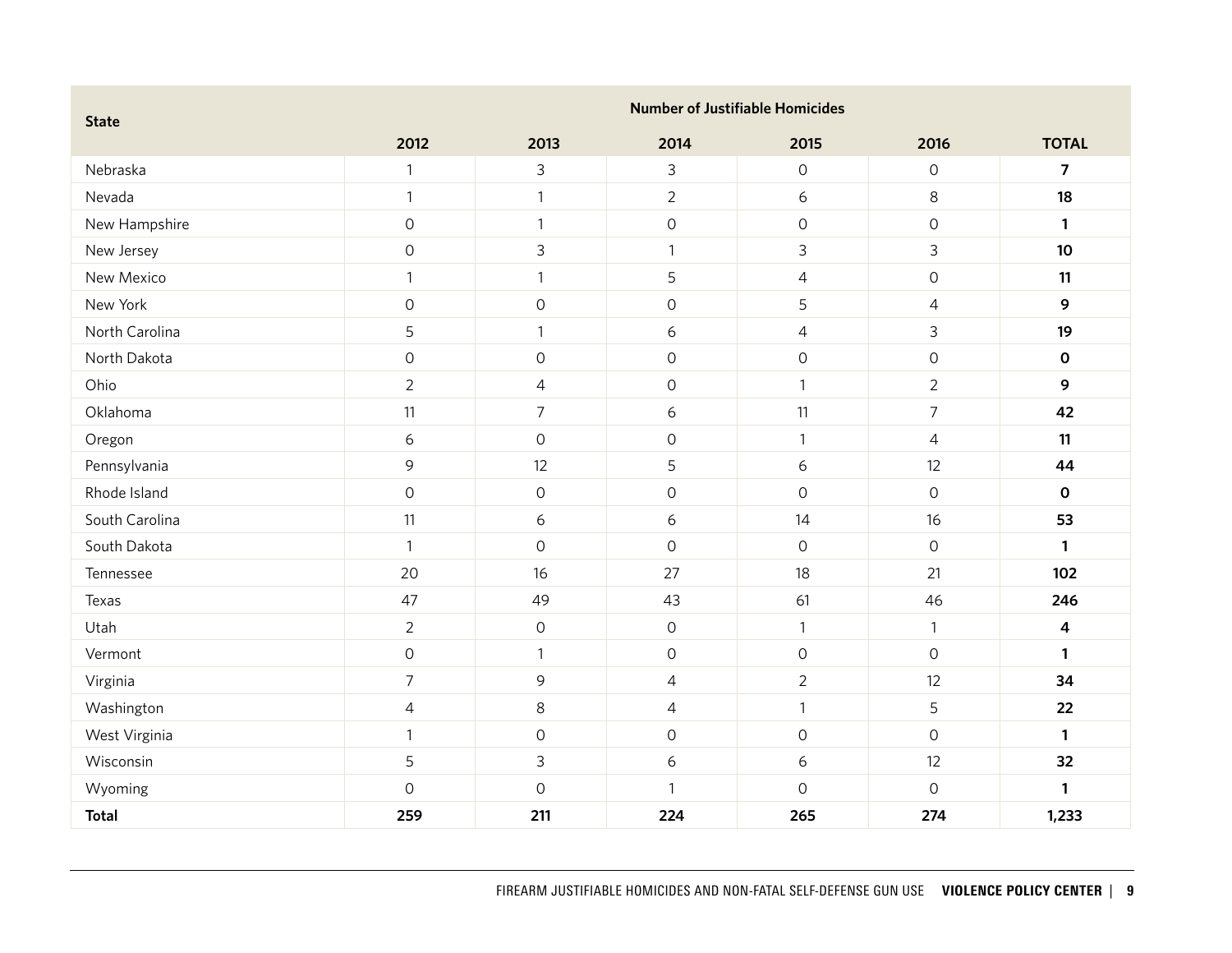# TABLE TWO: CIRCUMSTANCES FOR HOMICIDES BY FIREARM, 2012-2016

| <b>Circumstance</b>                                   |        |       |        |       |        |       | <b>Number of Homicides</b> |       |        |       |        |              |
|-------------------------------------------------------|--------|-------|--------|-------|--------|-------|----------------------------|-------|--------|-------|--------|--------------|
|                                                       |        | 2012  | 2013   |       |        | 2014  | 2015                       |       | 2016   |       |        | <b>TOTAL</b> |
| Criminal Homicide                                     | 8,342  | 97.0% | 7,838  | 97.4% | 7,670  | 97.2% | 9,027                      | 97.1% | 10,341 | 97.4% | 43,218 | 97.2%        |
| Justifiable Homicide                                  | 259    | 3.0%  | 211    | 2.6%  | 224    | 2.8%  | 265                        | 2.9%  | 274    | 2.6%  | 1,233  | 2.8%         |
| Ratio of Criminal Homicide to<br>Justifiable Homicide | $32-1$ |       | $37-1$ |       | $34-1$ |       | $34-1$                     |       | $37-1$ |       | $35-1$ |              |
| <b>Total</b>                                          | 8,601  |       | 8.049  |       | 7,894  |       | 9,292                      |       | 10,615 |       | 44,451 |              |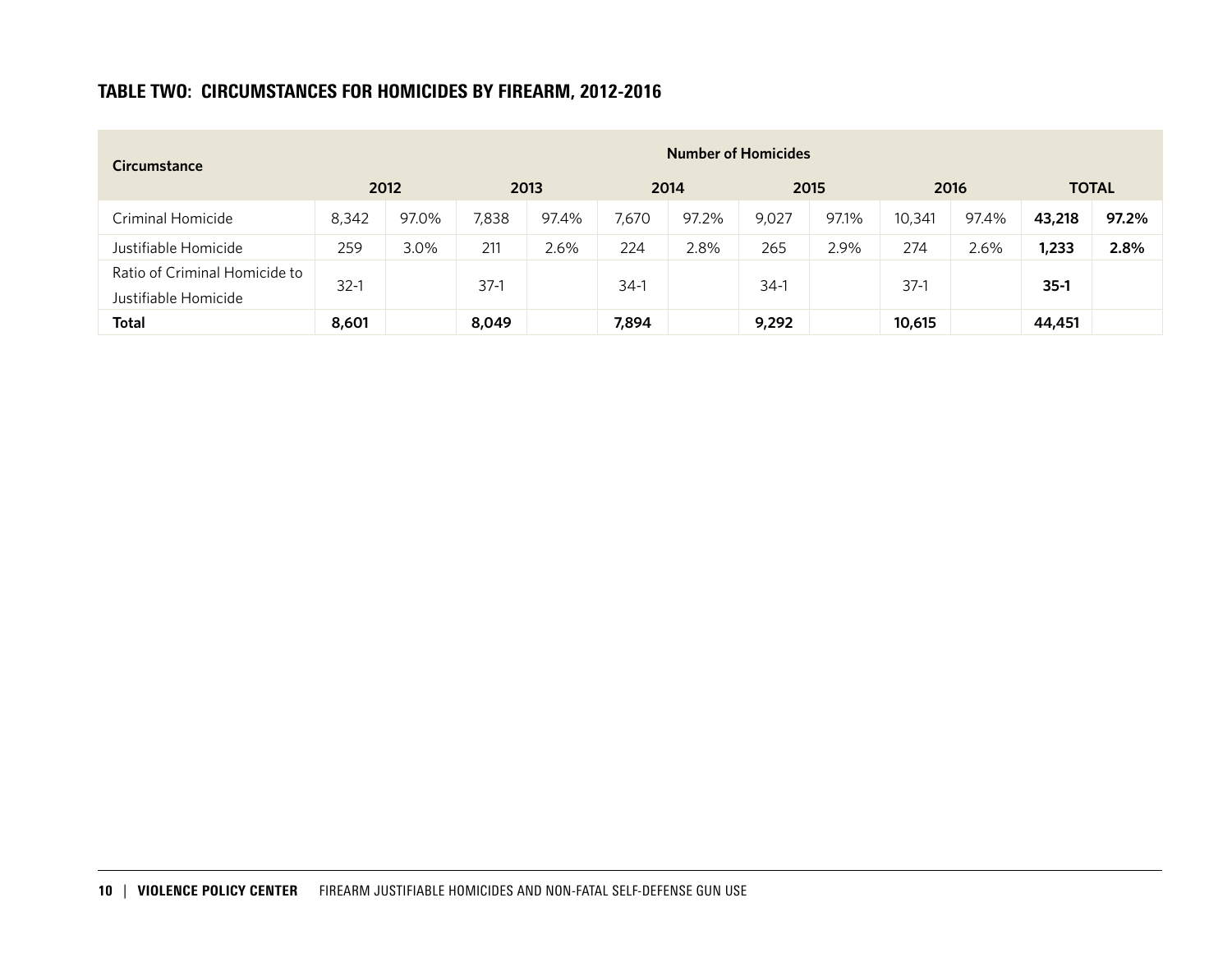# TABLE THREE: RELATIONSHIP OF PERSON KILLED TO SHOOTER IN JUSTIFIABLE HOMICIDES BY FIREARM, 2012-2016

| Relationship            |                     |       |                |       |                     | <b>Number of Justifiable Homicides</b> |                |       |                |       |                |              |
|-------------------------|---------------------|-------|----------------|-------|---------------------|----------------------------------------|----------------|-------|----------------|-------|----------------|--------------|
|                         |                     | 2012  |                | 2013  |                     | 2014                                   |                | 2015  |                | 2016  |                | <b>TOTAL</b> |
| Acquaintance            | 52                  | 20.1% | 30             | 14.2% | 53                  | 23.7%                                  | 51             | 19.2% | 37             | 13.5% | 223            | 18.1%        |
| Boyfriend               | $\mathbf{1}$        | 0.4%  | $\mathsf{3}$   | 1.4%  | $\overline{4}$      | 1.8%                                   | 6              | 2.3%  | $\overline{7}$ | 2.6%  | 21             | 1.7%         |
| Brother                 | $\overline{4}$      | 1.5%  | $\overline{2}$ | 1.0%  | $\overline{2}$      | 0.9%                                   | 5              | 1.9%  | $\overline{2}$ | 0.7%  | 15             | 1.2%         |
| Common-Law Husband      | $\circ$             | 0.0%  | $\overline{1}$ | 0.5%  | $\mathsf{O}\xspace$ | 0.0%                                   | 0              | 0.0%  | $\mathsf{O}$   | 0.0%  | $\mathbf{1}$   | 0.1%         |
| Employee                | $\mathsf{O}$        | 0.0%  | $\mathsf{O}$   | 0.0%  | 0                   | 0.0%                                   | $\Omega$       | 0.0%  | 0              | 0.0%  | 0              | 0.0%         |
| Ex-Husband              | $\mathsf O$         | 0.0%  | $\mathbf 0$    | 0.0%  | 0                   | 0.0%                                   | 0              | 0.0%  | $\mathsf{O}$   | 0.0%  | 0              | 0.0%         |
| Ex-Wife                 | $\mathsf{O}$        | 0.0%  | $\mathcal{O}$  | 0.0%  | 0                   | 0.0%                                   | 0              | 0.0%  | $\circ$        | 0.0%  | 0              | 0.0%         |
| Father                  | $\mathsf O$         | 0.0%  | $\overline{1}$ | 0.5%  | $\mathsf{O}$        | 0.0%                                   | $\mathbf{1}$   | 0.4%  | $\mathsf{O}$   | 0.0%  | $\overline{2}$ | 0.2%         |
| Friend                  | 5                   | 1.9%  | $\mathbf 0$    | 0.0%  | $\mathbf 0$         | 0.0%                                   | $\overline{7}$ | 2.6%  | 4              | 1.5%  | 16             | 1.3%         |
| Girlfriend              | $\mathsf{O}\xspace$ | 0.0%  | $\mathcal{O}$  | 0.0%  | 0                   | 0.0%                                   | 0              | 0.0%  | $\mathbf{1}$   | 0.4%  | $\mathbf{1}$   | 0.1%         |
| Homosexual Relationship | $\circ$             | 0.0%  | $\mathsf{O}$   | 0.0%  | 0                   | 0.0%                                   | 1              | 0.4%  | $\mathbf{1}$   | 0.4%  | $\overline{2}$ | 0.2%         |
| Husband                 | $\mathbf{1}$        | 0.4%  | $\overline{4}$ | 1.9%  | 3                   | 1.3%                                   | $\mathbf{1}$   | 0.4%  | $\overline{7}$ | 2.6%  | 16             | 1.3%         |
| In-Law                  | $\overline{2}$      | 0.8%  | $\overline{O}$ | 0.0%  | 0                   | 0.0%                                   | $\mathsf{O}$   | 0.0%  | $\mathsf{O}$   | 0.0%  | $\overline{2}$ | 0.2%         |
| Neighbor                | 5                   | 1.9%  | $\overline{2}$ | 1.0%  | $\mathbf{1}$        | 0.5%                                   | 4              | 1.5%  | 3              | 1.1%  | 15             | 1.2%         |
| Other Family            | 3                   | 1.2%  | $\overline{2}$ | 1.0%  | $\mathsf{O}\xspace$ | 0.0%                                   | 3              | 1.1%  | $\overline{2}$ | 0.7%  | 10             | 0.8%         |
| Other Known             | 13                  | 5.0%  | 9              | 4.3%  | 12                  | 5.4%                                   | 14             | 5.3%  | 25             | 9.1%  | 73             | 5.9%         |
| Sister                  | $\mathsf{O}\xspace$ | 0.0%  | $\mathbf 0$    | 0.0%  | 0                   | 0.0%                                   | $\mathbf{1}$   | 0.4%  | $\mathsf{O}$   | 0.0%  | $\mathbf{1}$   | 0.1%         |
| Son                     | $\overline{4}$      | 1.5%  | $\mathbf{1}$   | 0.5%  | $\mathbf{1}$        | 0.5%                                   | $\overline{2}$ | 0.8%  | $\overline{2}$ | 0.7%  | 10             | 0.8%         |
| Stepfather              | $\overline{O}$      | 0.0%  | $\mathsf{O}$   | 0.0%  | $\Omega$            | 0.0%                                   | $\mathbf{1}$   | 0.4%  | $\mathbf{1}$   | 0.4%  | $\overline{2}$ | 0.2%         |
| Stepson                 | $\mathbf{1}$        | 0.4%  | $\mathbf{1}$   | 0.5%  | $\mathbf{1}$        | 0.5%                                   | 3              | 1.1%  | $\mathbf{1}$   | 0.4%  | 7              | 0.6%         |
| Stranger                | 133                 | 51.4% | 126            | 59.7% | 123                 | 54.9%                                  | 131            | 49.4% | 131            | 47.8% | 644            | 52.2%        |
| Wife                    | $\mathbf{1}$        | 0.4%  | $\mathbf{1}$   | 0.5%  | $\mathsf{O}$        | 0.0%                                   | $\mathsf{O}$   | 0.0%  | $\mathbf{1}$   | 0.4%  | 3              | 0.2%         |
| Unknown Relationship    | 34                  | 13.1% | 28             | 13.3% | 24                  | 10.7%                                  | 34             | 12.8% | 49             | 17.9% | 169            | 13.7%        |
| <b>Total</b>            | 259                 |       | 211            |       | 224                 |                                        | 265            |       | 274            |       | 1,233          |              |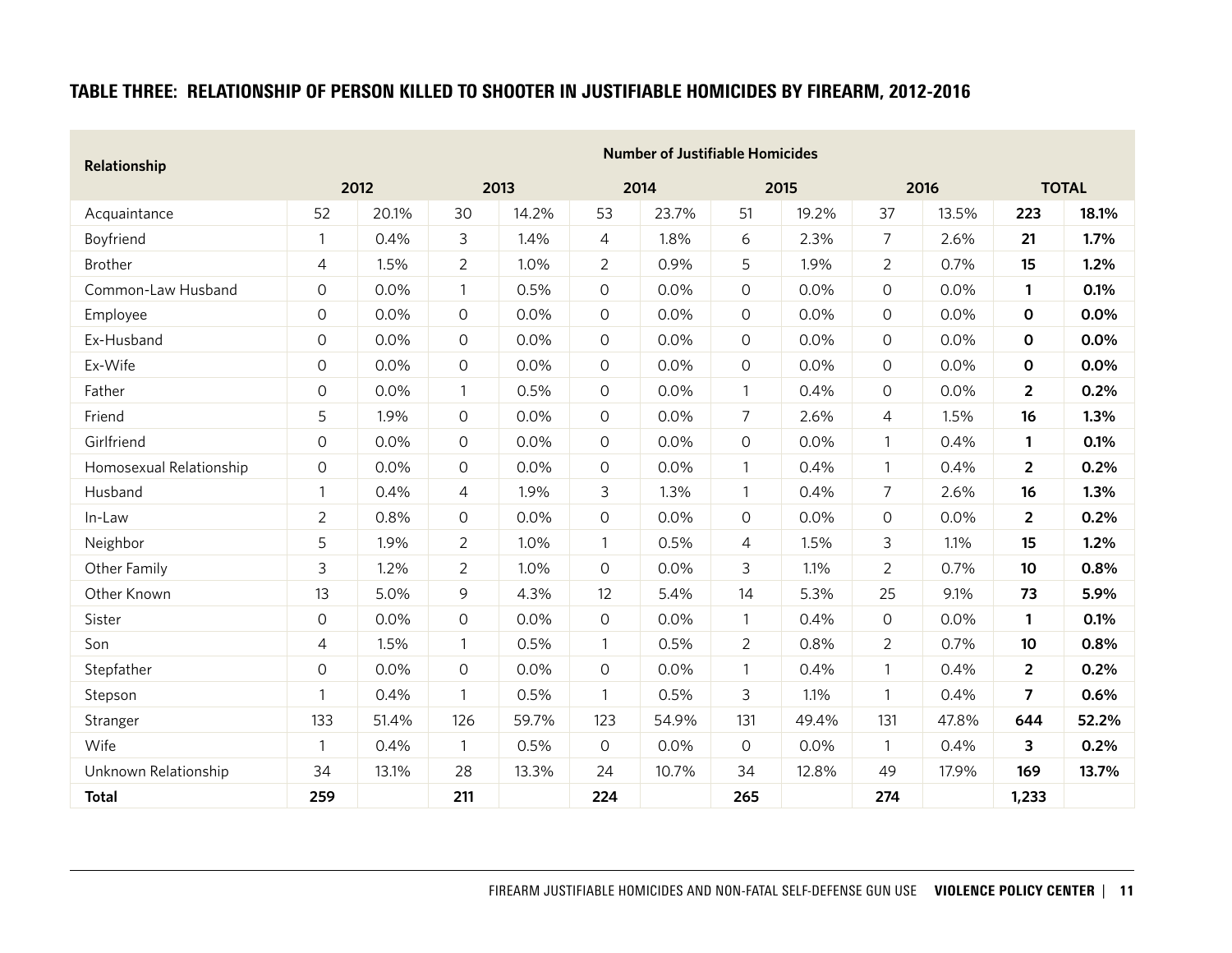# TABLE FOUR: SEX OF SHOOTER IN JUSTIFIABLE HOMICIDES BY FIREARM, 2012-2016

| <b>Sex of Shooter</b> |     |       |     |       |     | <b>Number of Justifiable Homicides</b> |        |       |     |       |       |              |
|-----------------------|-----|-------|-----|-------|-----|----------------------------------------|--------|-------|-----|-------|-------|--------------|
|                       |     | 2012  |     | 2013  |     | 2014                                   |        | 2015  |     | 2016  |       | <b>TOTAL</b> |
| Male                  | 237 | 91.5% | 198 | 93.8% | 209 | 93.3%                                  | 247    | 93.2% | 241 | 88.0% | 1,132 | 91.8%        |
| Female                | 20  | 7.7%  | 13  | 6.2%  | 15  | 6.7%                                   | 16     | 6.0%  | 30  | 10.9% | 94    | 7.6%         |
| Unknown               |     | 0.8%  |     | 0.0%  | 0   | 0.0%                                   | っ<br>∸ | 0.8%  |     | 1.1%  |       | 0.6%         |
| <b>Total</b>          | 259 |       | 211 |       | 224 |                                        | 265    |       | 274 |       | 1,233 |              |

#### TABLE FIVE: SEX OF PERSON KILLED IN JUSTIFIABLE HOMICIDES BY FIREARM, 2012-2016

| Sex of Person Killed |              |      |      |       |              | <b>Number of Justifiable Homicides</b> |      |       |      |       |              |       |
|----------------------|--------------|------|------|-------|--------------|----------------------------------------|------|-------|------|-------|--------------|-------|
|                      | 2012         |      | 2013 |       | 2014         |                                        | 2015 |       | 2016 |       | <b>TOTAL</b> |       |
| Male                 | 254<br>98.1% |      | 207  | 98.1% | 218<br>97.3% |                                        | 259  | 97.7% | 269  | 98.2% | 1,207        | 97.9% |
| Female               |              | l.9% | 4    | l.9%  | 6            | 2.7%                                   | 6    | 2.3%  | 5    | 1.8%  | 26           | 2.1%  |
| Total                | 259          |      | 211  |       | 224          |                                        | 265  |       | 274  |       | 1,233        |       |

# TABLE SIX: SEX OF SHOOTER AND PERSON KILLED IN JUSTIFIABLE HOMICIDES BY FIREARM, 2012-2016

| Sex of         | Sex of               |                | <b>Number of Justifiable Homicides</b> |     |        |     |        |     |        |     |       |       |              |
|----------------|----------------------|----------------|----------------------------------------|-----|--------|-----|--------|-----|--------|-----|-------|-------|--------------|
| <b>Shooter</b> | <b>Person Killed</b> |                | 2012                                   |     | 2013   |     | 2014   |     | 2015   |     | 2016  |       | <b>TOTAL</b> |
| Male           | Male                 | 232            | 97.9%                                  | 194 | 98.0%  | 203 | 97.1%  | 241 | 97.6%  | 238 | 98.8% | 1,108 | 97.9%        |
|                | Female               | 5              | 2.1%                                   | 4   | 2.0%   | 6   | 2.9%   | 6   | 2.4%   |     | 1.2%  | 24    | 2.1%         |
|                | Male                 | 20             | 100.0%                                 | 13  | 100.0% | 15  | 100.0% | 16  | 100.0% | 29  | 96.7% | 93    | 98.9%        |
| Female         | Female               | $\overline{O}$ | 0.0%                                   | 0   | 0.0%   | 0   | 0.0%   | 0   | 0.0%   |     | 3.3%  |       | 1.1%         |
| <b>Total</b>   |                      | 257            |                                        | 211 |        | 224 |        | 263 |        | 271 |       | 1,226 |              |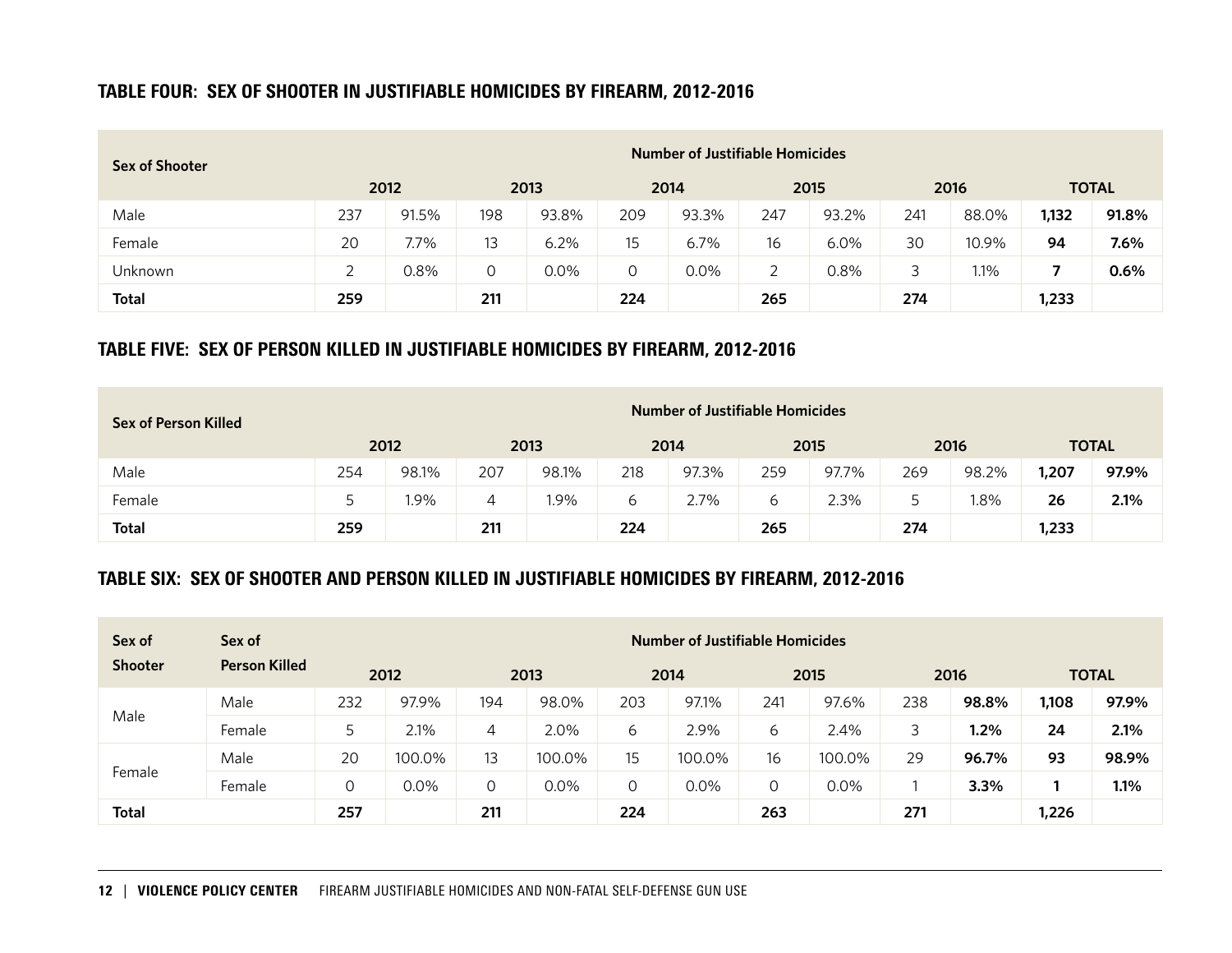# TABLE SEVEN: RACE OF SHOOTER IN JUSTIFIABLE HOMICIDES BY FIREARM, 2012-2016

| <b>Race of Shooter</b>             | <b>Number of Justifiable Homicides</b> |       |     |       |     |       |     |       |     |         |       |              |
|------------------------------------|----------------------------------------|-------|-----|-------|-----|-------|-----|-------|-----|---------|-------|--------------|
|                                    |                                        | 2012  |     | 2013  |     | 2014  |     | 2015  |     | 2016    |       | <b>TOTAL</b> |
| White                              | 131                                    | 50.6% | 99  | 46.9% | 113 | 50.5% | 128 | 48.3% | 123 | 44.9%   | 594   | 48.2%        |
| <b>Black</b>                       | 117                                    | 45.2% | 104 | 49.3% | 108 | 48.2% | 126 | 47.5% | 130 | 47.4%   | 585   | 47.4%        |
| Asian                              | 6                                      | 2.3%  | 5   | 2.4%  | 2   | 0.9%  | 5   | 1.9%  | 14  | 5.1%    | 32    | 2.6%         |
| American Indian/<br>Alaskan Native |                                        | 0.4%  |     | 0.5%  | 0   | 0.0%  | 2   | 0.8%  |     | $0.4\%$ | 5     | 0.4%         |
| Unknown                            | 4                                      | 1.5%  | 2   | 1.0%  |     | 0.5%  | 4   | 1.5%  | 6   | 2.2%    | 17    | 1.4%         |
| <b>Total</b>                       | 259                                    |       | 211 |       | 224 |       | 265 |       | 274 |         | 1,233 |              |

# TABLE EIGHT: RACE OF PERSON KILLED IN JUSTIFIABLE HOMICIDES BY FIREARM, 2012-2016

| Race of Person Killed              | <b>Number of Justifiable Homicides</b> |         |     |       |         |       |          |       |     |       |       |              |
|------------------------------------|----------------------------------------|---------|-----|-------|---------|-------|----------|-------|-----|-------|-------|--------------|
|                                    |                                        | 2012    |     | 2013  |         | 2014  |          | 2015  |     | 2016  |       | <b>TOTAL</b> |
| White                              | 98                                     | 37.8%   | 77  | 36.5% | 97      | 43.3% | 92       | 34.7% | 98  | 35.8% | 462   | 37.5%        |
| <b>Black</b>                       | 152                                    | 58.7%   | 130 | 61.6% | 127     | 56.7% | 170      | 64.2% | 168 | 61.3% | 747   | 60.6%        |
| Asian                              | 4                                      | l.5%    | 2   | 1.0%  | $\circ$ | 0.0%  |          | 0.4%  | 4   | 1.5%  | 11    | 0.9%         |
| American Indian/<br>Alaskan Native | 3                                      | $1.2\%$ |     | 0.5%  | $\circ$ | 0.0%  | 2        | 0.8%  | 3   | 1.1%  | 9     | 0.7%         |
| Unknown                            | $\overline{2}$                         | 0.8%    |     | 0.5%  | $\circ$ | 0.0%  | $\Omega$ | 0.0%  |     | 0.4%  | 4     | 0.3%         |
| <b>Total</b>                       | 259                                    |         | 211 |       | 224     |       | 265      |       | 274 |       | 1,233 |              |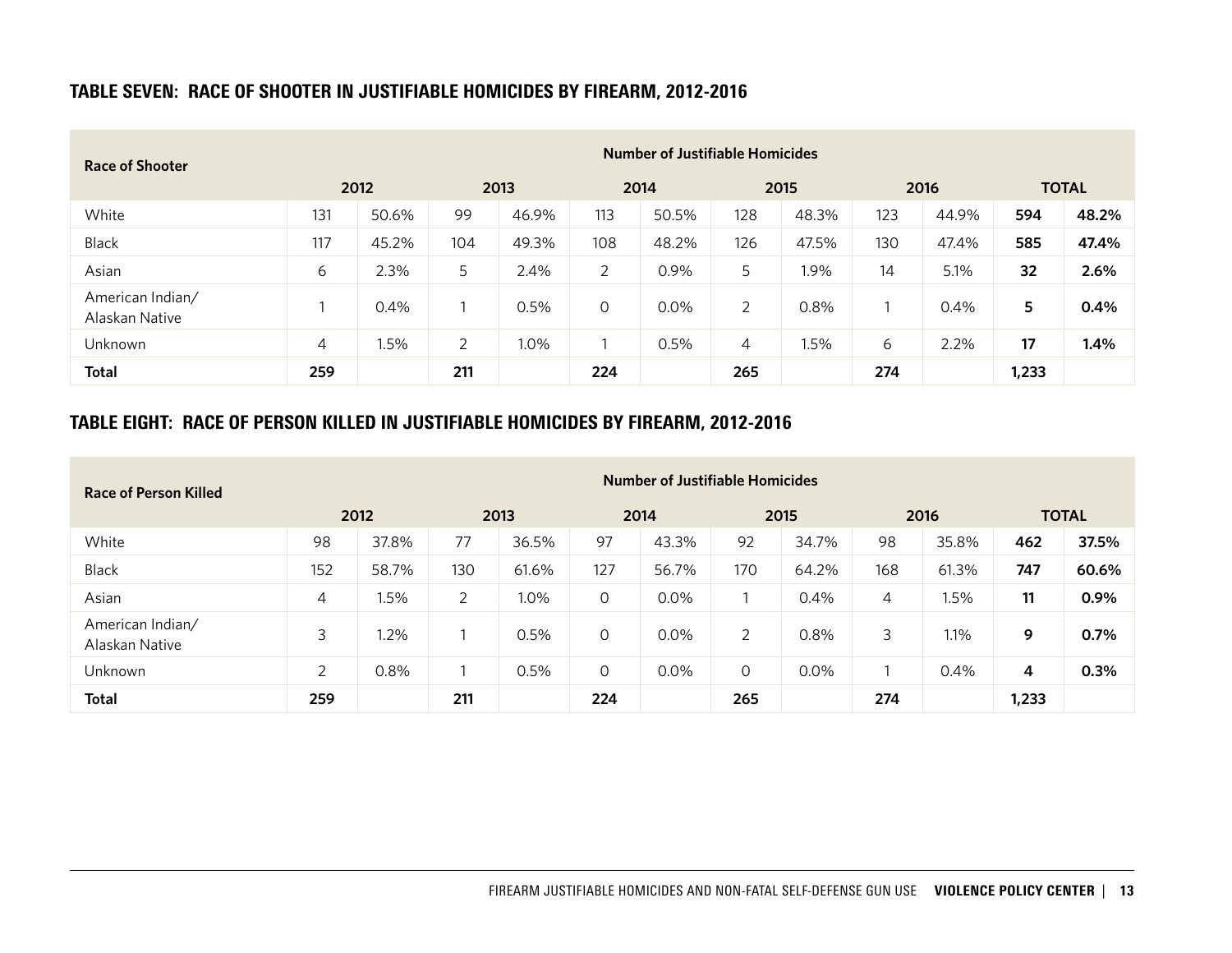# TABLE NINE: RACE OF SHOOTER AND PERSON KILLED IN JUSTIFIABLE HOMICIDES BY FIREARM, 2012-2016

| Race of           | Race of                        |                     |        |                |        |                | <b>Number of Justifiable Homicides</b> |                |        |              |        |                |              |
|-------------------|--------------------------------|---------------------|--------|----------------|--------|----------------|----------------------------------------|----------------|--------|--------------|--------|----------------|--------------|
| <b>Shooter</b>    | <b>Person Killed</b>           |                     | 2012   |                | 2013   |                | 2014                                   |                | 2015   |              | 2016   |                | <b>TOTAL</b> |
|                   | White                          | 85                  | 64.9%  | 71             | 71.7%  | 88             | 77.9%                                  | 81             | 63.3%  | 77           | 62.6%  | 402            | 67.7%        |
|                   | <b>Black</b>                   | 40                  | 30.5%  | 26             | 26.3%  | 25             | 22.1%                                  | 46             | 35.9%  | 39           | 31.7%  | 176            | 29.6%        |
| White             | Asian                          | $\mathbf{1}$        | 0.8%   | 0              | 0.0%   | 0              | 0.0%                                   | $\circ$        | 0.0%   | 3            | 2.4%   | 4              | 0.7%         |
|                   | American Indian/Alaskan Native | 3                   | 2.3%   | $\mathbf{1}$   | 1.0%   | 0              | 0.0%                                   | $\mathbf{1}$   | 0.8%   | 3            | 2.4%   | 8              | 1.3%         |
|                   | Unknown                        | $\overline{2}$      | 1.5%   | $\mathbf{1}$   | 1.0%   | 0              | 0.0%                                   | $\circ$        | 0.0%   | $\mathbf{1}$ | 0.8%   | 4              | 0.7%         |
|                   | White                          | 10                  | 8.6%   | 5              | 4.8%   | $\overline{7}$ | 6.5%                                   | 10             | 7.9%   | 14           | 10.8%  | 46             | 7.9%         |
|                   | <b>Black</b>                   | 107                 | 91.5%  | 99             | 95.2%  | 101            | 93.5%                                  | 116            | 92.1%  | 115          | 88.5%  | 538            | 92.0%        |
| Black             | Asian                          | $\overline{O}$      | 0.0%   | 0              | 0.0%   | $\Omega$       | 0.0%                                   | $\overline{0}$ | 0.0%   | $\mathbf{1}$ | 0.8%   | 1              | 0.2%         |
|                   | American Indian/Alaskan Native | $\circ$             | 0.0%   | $\mathsf O$    | 0.0%   | 0              | 0.0%                                   | $\mathsf{O}$   | 0.0%   | $\mathsf{O}$ | 0.0%   | $\mathbf 0$    | 0.0%         |
|                   | Unknown                        | $\mathsf{O}$        | 0.0%   | 0              | 0.0%   | 0              | 0.0%                                   | 0              | 0.0%   | $\mathsf O$  | 0.0%   | $\mathbf 0$    | 0.0%         |
|                   | White                          | $\mathbf{1}$        | 16.7%  | 0              | 0.0%   | 1              | 50.0%                                  | 0              | 0.0%   | 5            | 35.7%  | $\overline{7}$ | 21.9%        |
|                   | Black                          | $\overline{2}$      | 33.3%  | 3              | 60.0%  | $\mathbf{1}$   | 50.0%                                  | 5              | 100.0% | 9            | 64.3%  | 20             | 62.5%        |
| Asian             | Asian                          | 3                   | 50.0%  | $\overline{2}$ | 40.0%  | $\Omega$       | 0.0%                                   | 0              | 0.0%   | 0            | 0.0%   | 5              | 15.6%        |
|                   | American Indian/Alaskan Native | $\circ$             | 0.0%   | 0              | 0.0%   | $\circ$        | 0.0%                                   | 0              | 0.0%   | 0            | 0.0%   | $\mathbf 0$    | 0.0%         |
|                   | Unknown                        | $\mathsf{O}$        | 0.0%   | 0              | 0.0%   | $\Omega$       | 0.0%                                   | $\Omega$       | 0.0%   | 0            | 0.0%   | $\mathbf 0$    | 0.0%         |
|                   | White                          | $\mathbf{1}$        | 100.0% | $\mathbf{1}$   | 100.0% | $\circ$        | 0.0%                                   | $\mathbf{1}$   | 50.0%  | 0            | 0.0%   | 3              | 60.0%        |
| American          | Black                          | $\circ$             | 0.0%   | 0              | 0.0%   | $\Omega$       | 0.0%                                   | $\overline{0}$ | 0.0%   | $\mathbf{1}$ | 100.0% | $\mathbf{1}$   | 20.0%        |
| Indian/           | Asian                          | $\mathsf O$         | 0.0%   | 0              | 0.0%   | $\circ$        | 0.0%                                   | $\circ$        | 0.0%   | $\circ$      | 0.0%   | 0              | 0.0%         |
| Alaskan<br>Native | American Indian/Alaskan Native | 0                   | 0.0%   | 0              | 0.0%   | $\overline{0}$ | 0.0%                                   | 1              | 50.0%  | 0            | 0.0%   | 1              | 20.0%        |
|                   | Unknown                        | $\mathsf{O}\xspace$ | 0.0%   | 0              | 0.0%   | $\Omega$       | 0.0%                                   | $\Omega$       | 0.0%   | 0            | 0.0%   | $\mathbf 0$    | 0.0%         |
| <b>Total</b>      |                                | 255                 |        | 209            |        | 223            |                                        | 261            |        | 268          |        | 1,216          |              |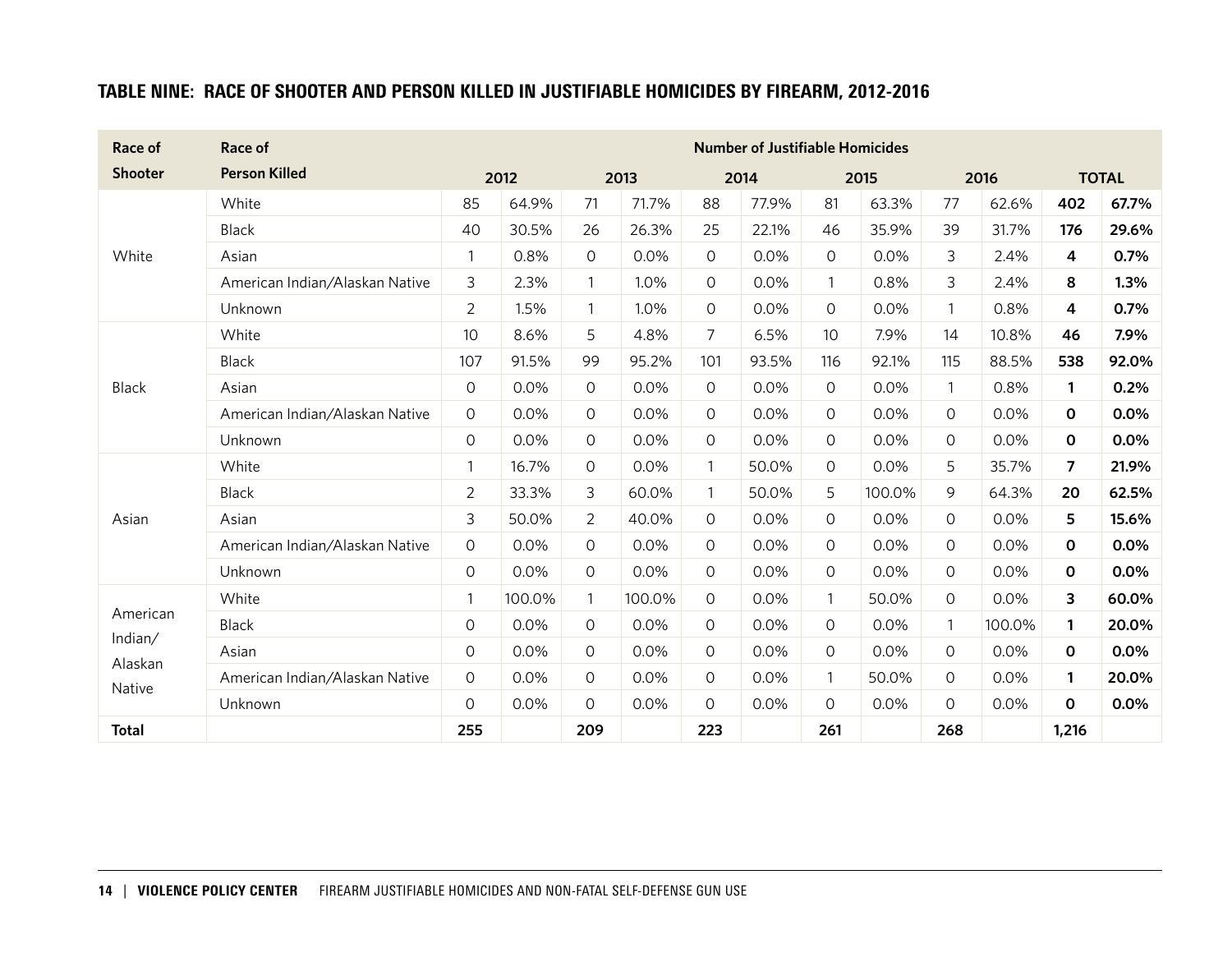# TABLE TEN: WEAPON USED IN JUSTIFIABLE HOMICIDES, 2012-2016

| <b>Weapon</b>               | <b>Number of Justifiable Homicides</b> |       |                          |       |                |       |     |       |         |       |                         |              |
|-----------------------------|----------------------------------------|-------|--------------------------|-------|----------------|-------|-----|-------|---------|-------|-------------------------|--------------|
|                             |                                        | 2012  |                          | 2013  |                | 2014  |     | 2015  |         | 2016  |                         | <b>TOTAL</b> |
| Firearm                     | 259                                    | 83.8% | 211                      | 78.1% | 224            | 82.7% | 265 | 80.8% | 274     | 83.8% | 1,233                   | 81.9%        |
| Knife or cutting instrument | 35                                     | 11.3% | 35                       | 13.0% | 36             | 13.3% | 39  | 11.9% | 32      | 9.8%  | 177                     | 11.8%        |
| Blunt object                | 4                                      | 1.3%  | $\overline{\phantom{a}}$ | 2.6%  |                | 0.4%  | 5   | 1.5%  | 5       | 1.5%  | 22                      | 1.5%         |
| Bodily force                | 9                                      | 2.9%  | 11                       | 4.1%  | 9              | 3.3%  | 14  | 4.3%  | 14      | 4.3%  | 57                      | 3.8%         |
| Strangulation               | 0                                      | 0.0%  |                          | 0.4%  | $\mathcal{O}$  | 0.0%  | 0   | 0.0%  | $\circ$ | 0.0%  |                         | 0.1%         |
| Asphyxiation                | $\mathbf 0$                            | 0.0%  |                          | 0.4%  | $\overline{O}$ | 0.0%  | 0   | 0.0%  |         | 0.3%  | $\overline{\mathbf{2}}$ | 0.1%         |
| Unknown                     | 2                                      | 0.7%  | $\overline{4}$           | 1.5%  |                | 0.4%  | 5   | 1.5%  |         | 0.3%  | 13                      | 0.9%         |
| <b>Total</b>                | 309                                    |       | 270                      |       | 271            |       | 328 |       | 327     |       | 1,505                   |              |

# TABLE ELEVEN: TYPE OF FIREARMS USED IN JUSTIFIABLE HOMICIDES, 2012-2016

| Weapon                   | <b>Number of Justifiable Homicides</b> |       |      |       |      |       |      |       |      |         |              |       |
|--------------------------|----------------------------------------|-------|------|-------|------|-------|------|-------|------|---------|--------------|-------|
|                          | 2012                                   |       | 2013 |       | 2014 |       | 2015 |       | 2016 |         | <b>TOTAL</b> |       |
| Firearm, Type Not Stated | 30                                     | 11.6% | 30   | 14.2% | 28   | 12.5% | 31   | 11.7% | 56   | 20.4%   | 175          | 14.2% |
| Handgun                  | 195                                    | 75.3% | 165  | 78.2% | 174  | 77.7% | 214  | 80.8% | 196  | 71.5%   | 944          | 76.6% |
| Rifle                    | 19                                     | 7.3%  | 6    | 2.8%  | 10   | 4.5%  | 6    | 2.3%  | 11   | 4.0%    | 52           | 4.2%  |
| Shotgun                  | 15                                     | 5.8%  | 8    | 3.8%  | 11   | 4.9%  | 13   | 4.9%  | 10   | 3.6%    | 57           | 4.6%  |
| Other Gun                | 0                                      | 0.0%  | 2    | 0.9%  |      | 0.4%  |      | 0.4%  |      | $0.4\%$ | 5            | 0.4%  |
| <b>Total</b>             | 259                                    |       | 211  |       | 224  |       | 265  |       | 274  |         | 1,233        |       |